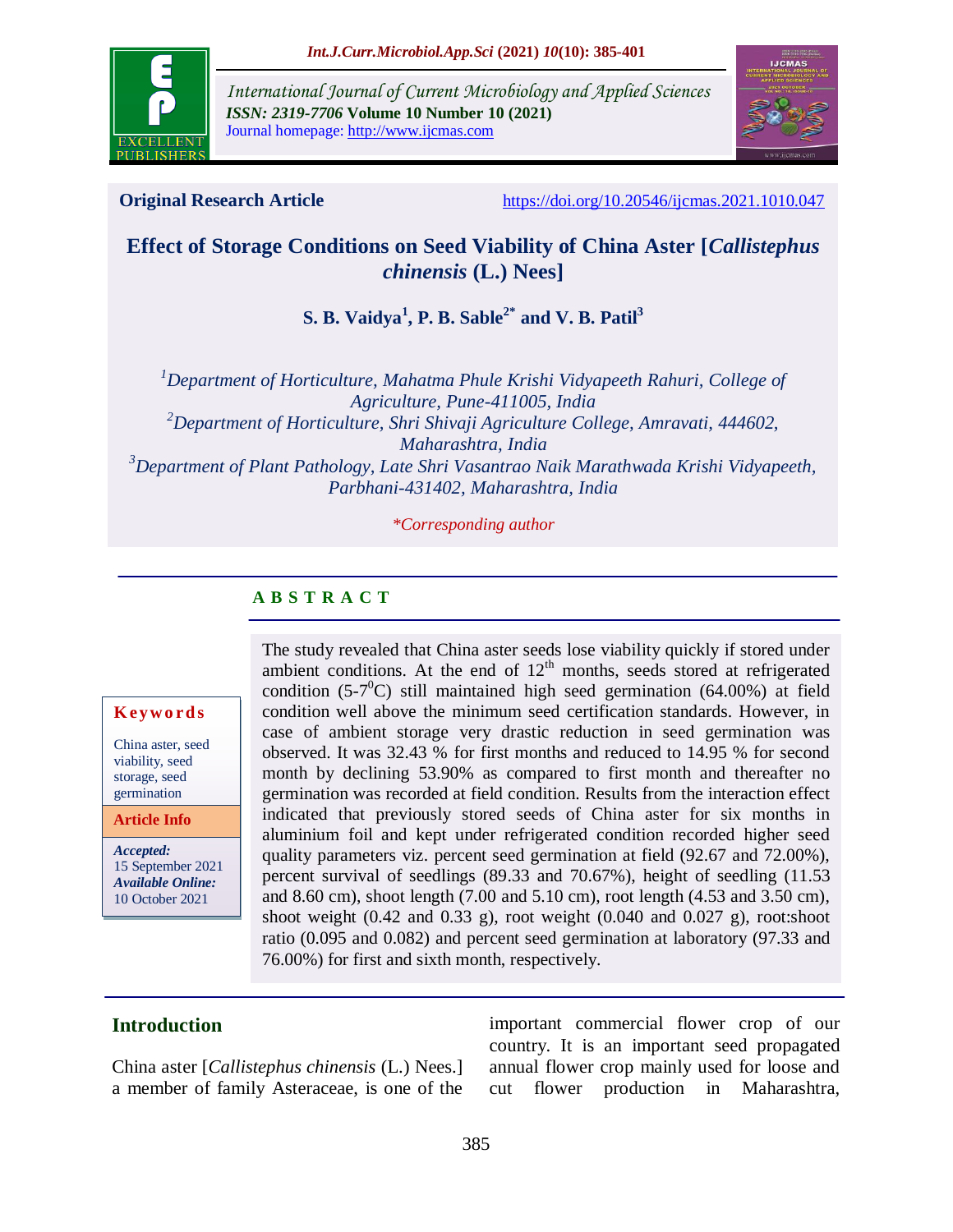Karnataka, Tamil Nadu, Andhra Pradesh and West Bengal. The demand for quality seeds of this crop is continuous, as the crop is not season specific and grown throughout the year. However, the non-availability of quality seeds is one of the major problems in cultivation of this crop. The seeds of China aster are known to lose viability rapidly under ambient storage as reported by Salunkhe *et al.,*  1987 and Yogeesha *et al.,* 2004 and hence leading to poor emergence in the field. Seeds have remarkably complex and effective mechanism to remain viable or to ensure their long survival until next growing season. The present study was planned with the hypothesis that China aster seeds exhibit orthodox storage behaviour and lose viability rapidly under ambient storage. Suitable storage conditions prevent seed deterioration and thereby facilitate longer viability. Storage of seeds in moisture proof or moisture resistant package would be more valuable in prolonging seed germination and vigour.

To best of our knowledge, limited work has been reported regarding storage of China aster seeds. Therefore, this study was planned and executed with the objectives to investigate the proper method of storage of China aster seeds and to study the response of China aster seed to different packaging and storage conditions to maintain higher seed germination and viability for a longer period.

### **Materials and Methods**

The present experiment was conducted in the Department of horticulture, College of Agriculture, Pune during 2013-14. The seeds of China aster were shade dried and stored for six months from April-October 2013 and thereafter at germination trials were undertaken at monthly intervals on field and laboratory conditions simultaneously from November 2013-April 2014. The field experiment was conducted in Factorial

Randomized Block Design (FRBD) consisting 14 treatment combinations with two factors as storage conditions viz. ambient and refrigerated (5-7<sup>0</sup>C and 90  $\pm$  2% R.H.) storage and containers as second factor: tin box  $(C_1)$ , glass bottle  $(C_2)$ , polyethylene bag 200 gauge  $(C_3)$ , polyethylene bag 400 gauge  $(C_4)$ , vacuum packed polyethylene bag  $(C_5)$ , muslin cloth bag  $(C_6)$  and aluminium foil  $(C_7)$ . The observations were recorded on percent seed germination at field and laboratory conditions, percent survival of seedlings at field, height of seedling at time of transplanting, shoot length, root length, shoot weight, root weight and root:shoot ratio.

Seed germination at field level was recorded from every packaging in three replications of 100 seed each at monthly interval from November 2013-April 2014. The seedlings which were available for transplanting at 30 days after sowing were calculated for recording percent survival of seedlings at field. From the standard field germination test, ten normal seedlings were selected at random in each replication on final count. The shoot length was measured from collar region to the point of attachment of cotyledons and root length from the collar region to the tip of the primary root, sum of shoot and root length constitute the height of seedling and mean was calculated and expressed in centimetres. The shoot and root weight of 10 seedlings were measured and the rot: shoot ratio was also calculated. Germination percentage at laboratory level was determined as per ISTA rules for seed testing. The seeds were placed in rolled paper towels and hundred seeds of four replications were tested at a constant temperature of  $25 \pm 2^0C$  and 90% R.H. The number of normal seedlings was evaluated on 10th day and per cent germination was expressed on normal seedling basis (Anon, 2006). Factorial Completely Randomized Design (FCRD) was used for analysis of laboratory germination trials.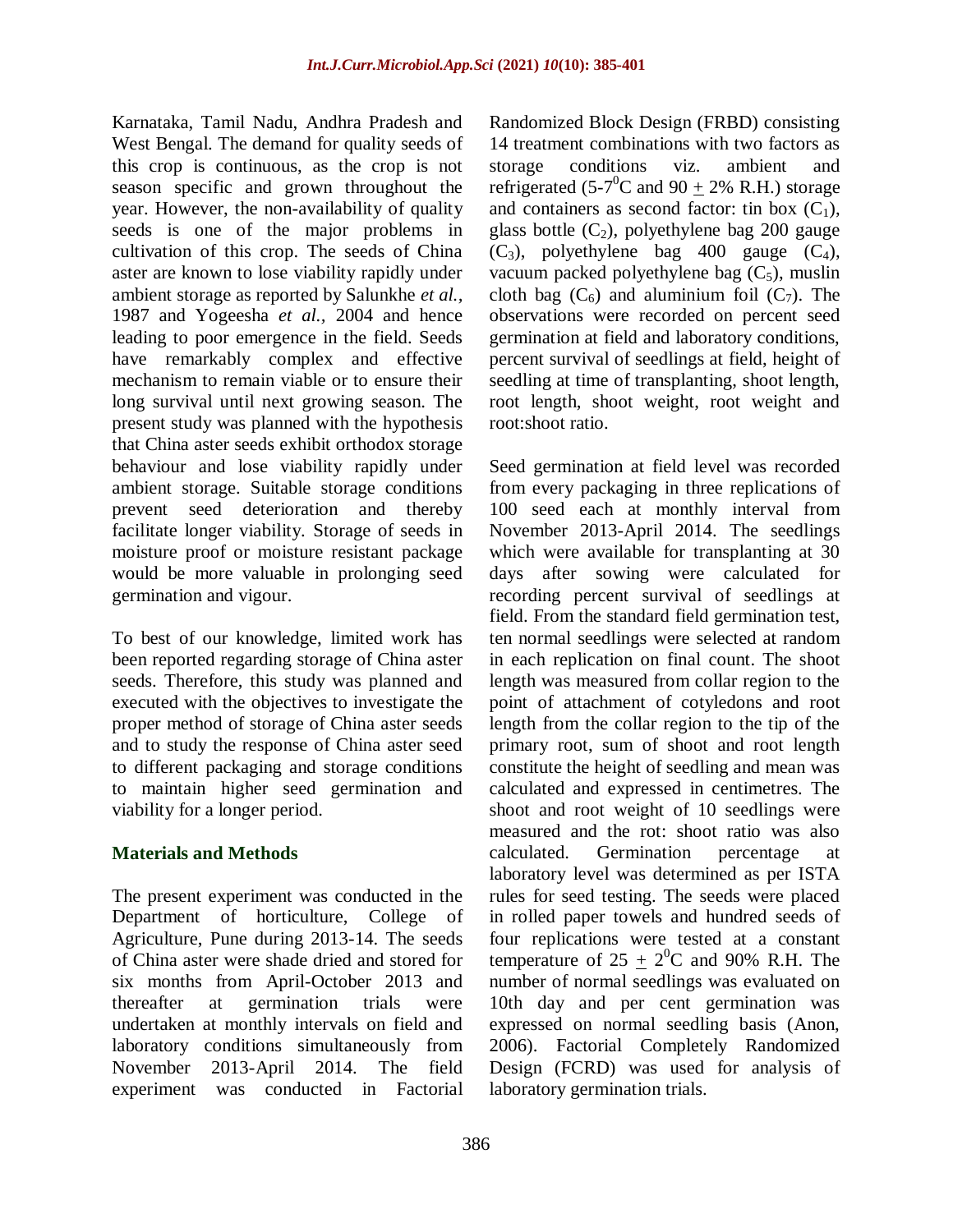#### **Results and Discussion**

#### **Effect of storage conditions (S)**

The observations revealed that seeds of China aster maintained significantly higher percent seed germination at field level (83.62 and 64.00 %), seedling survival percentage (81.48 and 61.43 %), height of seedling (10.69 and 7.81 cm), shoot length (6.54 and 4.60 cm), root length (4.15 and 3.21 cm), shoot weight (0.38 and 0.28 g), root weight (0.034 and 0.021 g), root:shoot ratio (0.09 and 0.07) and percent seed germination at laboratory level  $(88.05$  and  $67.71\%)$  for first and sixth month. respectively after six months stored seeds of China aster as compared to those stored at ambient conditions (Table 1, 2, 3, 4, 5, 6, 7, 8 and 9).

Seeds stored at ambient conditions showed lower percent germination at field level (32.43 and 14.95%) for first and second months, respectively. Drastic reduction in germination percentage of seeds stored at ambient storage at field condition was observed and it declined by 53.90 % in second month as compared to first month and thereafter no germination was recorded for subsequent months. On the other hand such drastic reduction in germination percentage at laboratory condition was not observed and germination percentage varied from 38.14 to 1.57% for first and sixth month, respectively. Difference in germination percentage at laboratory and field condition may be due to the fact that seeds stored at low temperature but at a high relative humidity may lose viability rapidly when moved to a higher temperature. Gujar *et al.,* (2001) also reported that the seeds of China aster stored under ambient conditions showed rapid decline in germination after seven months of storage in both moisture pervious and impervious containers. Similar findings were reported by Rao *et al.,* (2003) where they observed a rapid decline in viability of marigold seeds under ambient conditions. These results of poor germination under ambient conditions are in conformity with Yogeesha *et al.*, (2004) in China aster.

Under refrigerated storage, the loss of germination at slow rate could be due to reduced rate of metabolic activities and inactivation of enzymes required for retention of germination for longer period. Seeds stored under refrigerated condition showed seed germination at field level throughout six months. The temperature and moisture are the two major environmental factors that influence the seed longevity during storage. As per Harrington (1972) "rule of thumb" the seed looses half of their storage life with every 5°C increase in storage temperature between 0°C and 50°C. Seedling vigour parameters like height of seedling, shoot length, root length, root weight, shoot weight, root:shoot ratio were found significant and decreased from first month to end of sixth month in all the containers. Similar findings were reported by Singh *et al.,* (2004) where they observed gradual deterioration in seeds of African marigold with increase in storage period. All the seedling parameters were higher at refrigerated condition and lower at ambient storage in all the months of storage. Similar variation in seedling parameters influenced by storage conditions were reported in China aster by Yogeesha *et al.,* (2004) and Gujar *et al.,* (2001), in *Matthiola* by Dhatt *et al.,* (2010), in snow flake by Cicek *et al.,* (1994), in pasque flower by Sang *et al.,* (1996).

#### **Effect of containers (C)**

Among the containers seeds of China aster stored in aluminium foil  $(C_7)$  showed significantly higher per cent seed germination at field level (67.67 and 36.00%), survival of seedlings percentage (64.33 and 35.33 %), height of seedling (9.83 and 4.30 cm), shoot length (6.10 and 2.55 cm), root length (3.73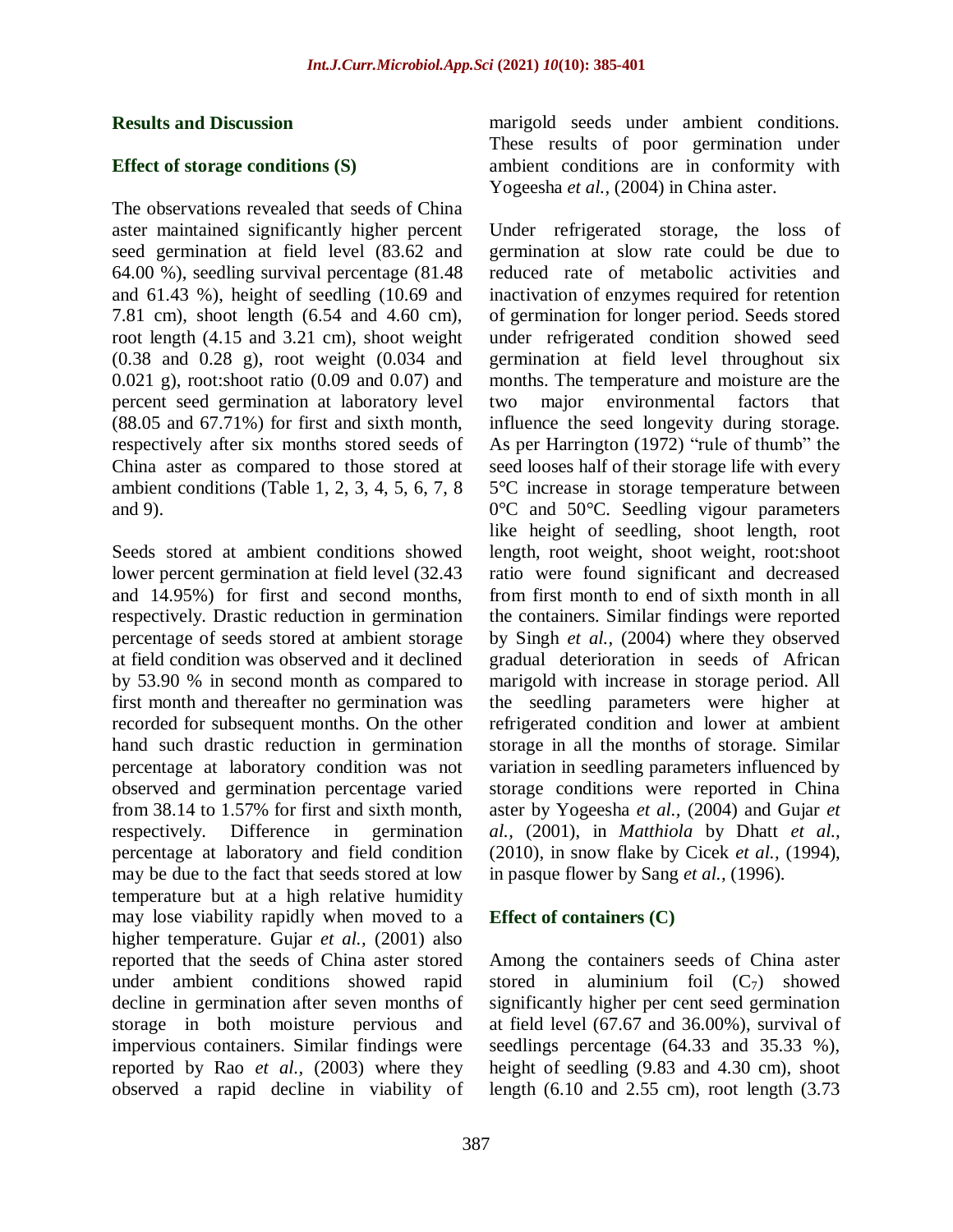and 1.75 cm), shoot weight (0.40 and 0.16 g), root weight  $(0.037 \text{ and } 0.013 \text{ g})$ , root:shoot ratio (0.092 and 0.041) and per cent seed germination at laboratory level (73.67 and 43.50%) followed by vacuum packed polyethylene bag  $(C_5)$  which showed percent seed germination at field level (64.17 and 34.83%), seedling survival percentage (61.33 and 33.67 %), height of seedling (9.65 and 4.17 cm), shoot length (6.03 and 2.45 cm), root length (3.62 and 1.72 cm), shoot weight (0.39 and 0.15 g), root weight (0.036 and 0.012 g), root: shoot ratio (0.090 and 0.038) and percent seed germination at laboratory level (70.50 and 36.67%) for first and sixth month, respectively after six months stored seeds of China aster (Table 1, 2, 3, 4, 5, 6, 7, 8 and 9).

Seeds stored in muslin cloth bag  $(C_6)$  showed lowest per cent seed germination at field level (48.50 and 27.50%), seedling survival percentage (45.17 and 25.17 %), height of seedling (8.10 and 3.50 cm), shoot length (5.13 and 2.05 cm), root length (2.97 and 1.45 cm), shoot weight  $(0.34 \text{ and } 0.12 \text{ g})$ , root weight  $(0.027$  and  $0.008$  g), root: shoot ratio (0.079 and 0.034) and percent seed germination at laboratory level (55.67 and 29.17%) for first and sixth month, respectively.

The beneficial influence of moisture impervious containers (aluminium foil and vacuum packed polyethylene bag) noticed may be related to lesser decrease in seed vigour compared to those stored in relatively pervious containers like cloth bag. Similar findings were reported by Yogeesha *et al.,* (2004) where they observed seeds of China aster stored in moisture resistant container of aluminium foil retained higher viability and vigour for longer period followed by moisture proof container and impervious containers.

Similarly, seedling vigour parameters like

seedling length, shoot length, root length, root weight, shoot weight, root:shoot ratio of six months stored seeds of China aster were found to decrease from first month to end of sixth month in all the containers irrespective of storage conditions. This may be due to the phenomenon of ageing. Floris (1970) concluded that ageing is a progressive process accompanied by accumulation of toxic metabolites, which progressively depress germination and growth of seedlings with increased age.

Generally, seeds stored in moisture impervious containers like aluminium foil, vacuum packed polyethylene bag, tin box, glass bottle, polyethylene bag (200 gauge) and polyethylene bag (400 gauge) maintained viability and vigour for longer period compared to those stored in moisture pervious container like cloth bag*.* This beneficial influence is mainly attributed to lesser moisture fluctuation in seeds stored in moisture impervious containers. In sealed containers viz. glass bottle and tin box the seed vigour characters were better than the moisture impervious container such as muslin cloth bag, this may be due to completely closed system in the containers where  $CO<sub>2</sub>$ replaces  $O_2$  and this accumulation of  $CO_2$ inhibits respiration thus paving way for extending seed longevity. The quality of vacuum packed polyethylene bag may be due to stoppage of respiration of seeds inside the container as all the air is removed out during vacuum packaging, thus all the metabolic activities come to rest paving way for longer storage (Justice and Bass, 1978).

In aluminium foil higher percent seed germination and seedling vigour parameters can be attributed to non-permeability of moisture. Aluminium foil has a low moisture vapour transmission rate and the thick films transmit almost no water vapour at all. (Justice and Bass, 1978). The superiority of aluminium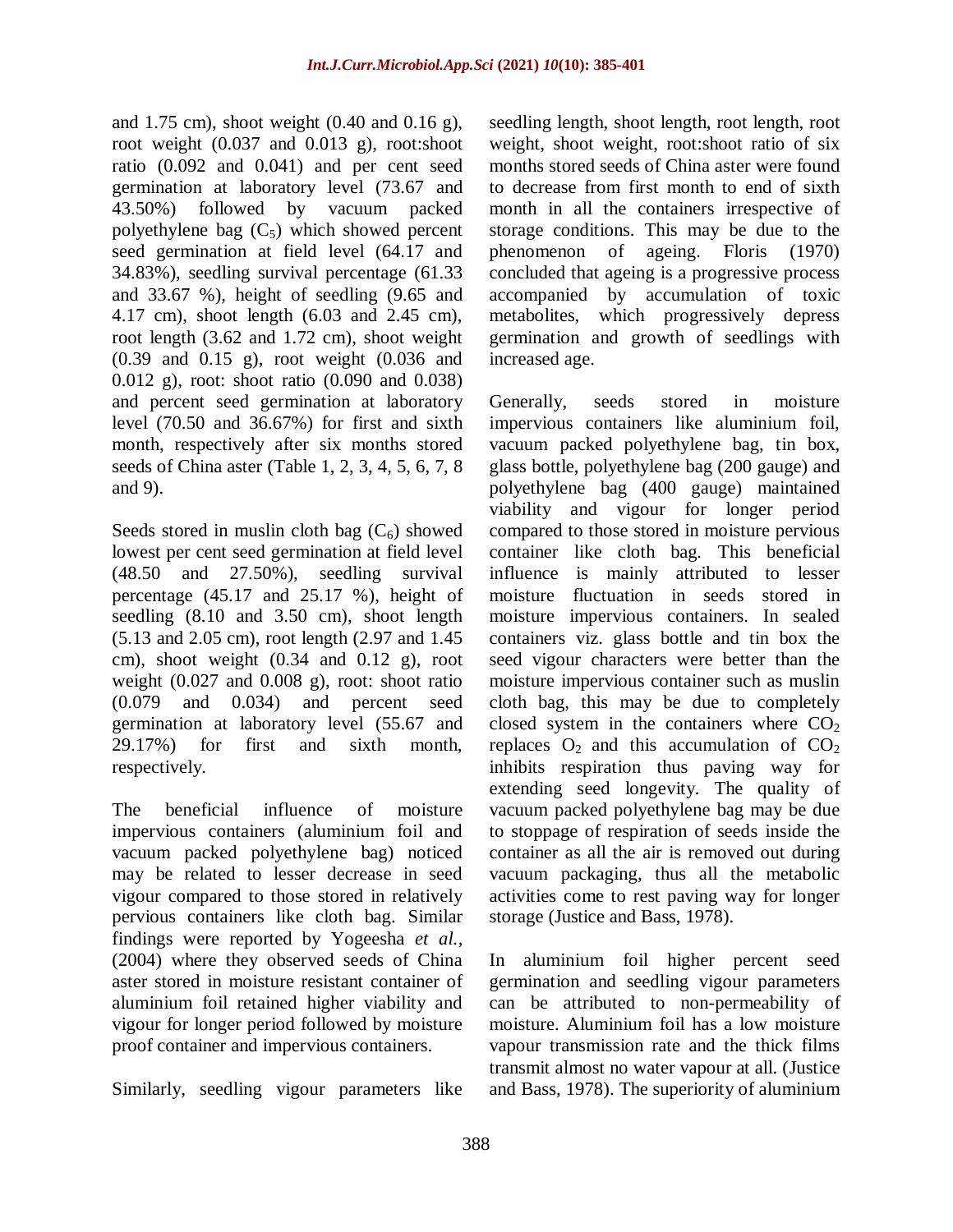foil in maintaining viability was also reported by Yogeesha (2004), Gnyandev (2006) and Deepa *et al.,* (2008) in China aster, Bharathi (2002), Dhatt and Kumar (2010a) in gaillardia, Poonam (2002) in Zinnia, Selvaraju and Selvaraj (1999) in marigold, Dubey *et al.,* (2002) in cosmos, Dhatt and Kumar (2009) in daisy, Dhatt and Kumar (2010c) in *Coreopsis lanceolata*

**Table.1** Effect of storage conditions and containers on germination percentage at field condition after six months of stored China aster seeds.

| <b>Treatments</b>                      | $1st$ month | $2nd$ month                    | $3rd$ month | $4th$ month | $5^{\text{th}}$ month | $6th$ month |
|----------------------------------------|-------------|--------------------------------|-------------|-------------|-----------------------|-------------|
|                                        |             | <b>Storage conditions (S)</b>  |             |             |                       |             |
| Ambient $(S_1)$                        | 32.43       | 14.95                          | 0.00        | 0.00        | 0.00                  | 0.00        |
|                                        | $(34.56)^*$ | (22.47)                        | (0.00)      | (0.00)      | (0.00)                | (0.00)      |
| Refrigerated $(S_2)$                   | 83.62       | 79.52                          | 76.43       | 72.86       | 69.48                 | 64.00       |
|                                        | (66.59)     | (63.39)                        | (61.18)     | (58.79)     | (56.59)               | (53.20)     |
| $S.E. \pm$                             | 0.53        | 0.58                           | 0.46        | 0.48        | 0.48                  | 0.31        |
| $C.D. @ 5\%$                           | 1.53        | 1.68                           | 1.33        | 1.41        | 1.39                  | 0.89        |
|                                        |             | <b>Storage Containers (C)</b>  |             |             |                       |             |
| Tin box $(C_1)$                        | 52.00       | 42.00                          | 35.17       | 33.67       | 31.50                 | 29.33       |
|                                        | (46.33)     | (38.99)                        | (28.52)     | (27.58)     | (26.27)               | (25.00)     |
| Glass bottle $(C_2)$                   | 54.83       | 44.50                          | 36.83       | 35.17       | 33.67                 | 30.83       |
|                                        | (48.23)     | (40.83)                        | (29.58)     | (28.52)     | (27.581)              | (25.88)     |
| Polyethylene bag 200 gauge $(C_3)$     | 58.00       | 47.50                          | 38.67       | 36.50       | 35.33                 | 32.33       |
|                                        | (50.40)     | (43.09)                        | (30.83)     | (29.37)     | (28.66)               | (26.78)     |
| Polyethylene bag 400 gauge $(C_4)$     | 61.00       | 50.17                          | 39.83       | 37.50       | 36.00                 | 33.17       |
|                                        | (52.56)     | (45.17)                        | (31.61)     | (30.02)     | (29.06)               | (27.28)     |
| Vaccum packed polyethylene bag $(C_5)$ | 64.17       | 52.33                          | 40.83       | 39.17       | 37.00                 | 34.83       |
|                                        | (54.84)     | (46.81)                        | (32.36)     | (31.17)     | (29.68)               | (28.29)     |
| Muslin cloth $(C_6)$                   | 48.50       | 39.67                          | 34.00       | 32.33       | 31.00                 | 27.50       |
|                                        | (43.98)     | (37.14)                        | (27.78)     | (26.78)     | (25.98)               | (23.94)     |
| Aluminium foil $(C_7)$                 | 67.67       | 54.50                          | 42.17       | 40.67       | 38.67                 | 36.00       |
|                                        | (57.68)     | (48.45)                        | (33.41)     | (32.29)     | (30.84)               | (29.04)     |
| $S.E. \pm$                             | 0.40        | 0.44                           | 0.35        | 0.37        | 0.37                  | 0.23        |
| $C.D. @ 5\%$                           | 1.17        | 1.28                           | 1.01        | 1.07        | 1.06                  | 0.68        |
|                                        |             | <b>Interaction effect(SxC)</b> |             |             |                       |             |
| $S_1C_1$                               | 25.67       | 10.67                          | 0.00        | 0.00        | 0.00                  | 0.00        |
|                                        | (30.37)     | (19.03)                        | (0.00)      | (0.00)      | (0.00)                | (0.00)      |
| $S_1C_2$                               | 29.33       | 12.33                          | 0.00        | 0.00        | 0.00                  | 0.00        |
|                                        | (32.76)     | (20.46)                        | (0.00)      | (0.00)      | (0.00)                | (0.00)      |
| $S_1C_3$                               | 33.33       | 15.33                          | 0.00        | 0.00        | 0.00                  | 0.00        |
|                                        | (35.26)     | (22.93)                        | (0.00)      | (0.00)      | (0.00)                | (0.00)      |
| $S_1C_4$                               | 35.67       | 16.67                          | 0.00        | 0.00        | 0.00                  | 0.00        |
|                                        | (36.67)     | (24.08)                        | (0.00)      | (0.00)      | (0.00)                | (0.00)      |
| $S_1C_5$                               | 39.00       | 19.33                          | 0.00        | 0.00        | 0.00                  | 0.00        |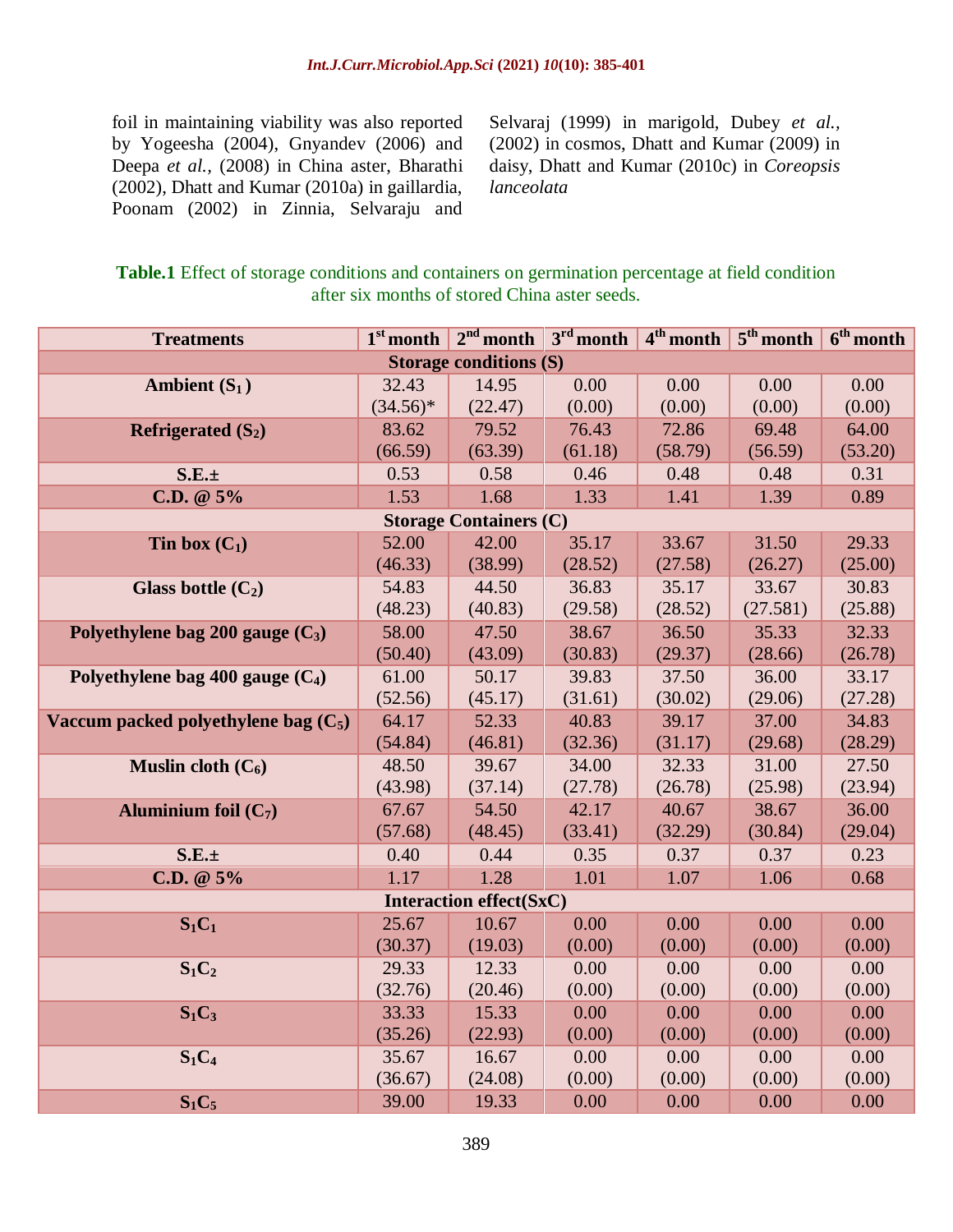*Int.J.Curr.Microbiol.App.Sci* **(2021)** *10***(10): 385-401**

|              | (38.62)   | (26.06)   | (0.00)  | (0.00)  | (0.00)  | (0.00)  |
|--------------|-----------|-----------|---------|---------|---------|---------|
| $S_1C_6$     | 21.33     | 8.67      | 0.00    | 0.00    | 0.00    | 0.00    |
|              | (27.48)   | (17.00)   | (0.00)  | (0.00)  | (0.00)  | (0.00)  |
| $S_1C_7$     | 42.67     | 21.67     | 0.00    | 0.00    | 0.00    | 0.00    |
|              | (40.78)   | (27.69)   | (0.00)  | (0.00)  | (0.00)  | (0.00)  |
| $S_2C_1$     | 78.33     | 73.33     | 70.33   | 67.33   | 63.00   | 58.67   |
|              | (62.29)   | (58.94)   | (57.05) | (55.17) | (52.54) | (50.00) |
| $S_2C_2$     | 80.33     | 76.67     | 73.67   | 70.33   | 67.33   | 61.67   |
|              | (63.69)   | (61.20)   | (59.17) | (57.05) | (55.16) | (51.75) |
| $S_2C_3$     | 82.67     | 79.67     | 77.33   | 73.00   | 70.67   | 64.67   |
|              | (65.55)   | (63.25)   | (61.66) | (58.75) | (57.33) | (53.55) |
| $S_2C_4$     | 86.33     | 83.67     | 79.67   | 75.00   | 72.00   | 66.33   |
|              | (68.44)   | (66.27)   | (63.22) | (60.05) | (58.12) | (54.56) |
| $S_2C_5$     | 89.33     | 85.33     | 81.67   | 78.33   | 74.00   | 69.67   |
|              | (71.05)   | (67.55)   | (64.73) | (62.33) | (59.37) | (56.59) |
| $S_2C_6$     | 75.67     | 70.67     | 68.00   | 64.67   | 62.00   | 55.00   |
|              | (60.48)   | (57.28)   | (55.57) | (53.57) | (51.95) | (47.87) |
| $S_2C_7$     | 92.67     | 87.33     | 84.33   | 81.33   | 77.33   | 72.00   |
|              | (74.58)   | (69.21)   | (66.83) | (64.59) | (61.68) | (58.07) |
| $S.E. \pm$   | 1.40      | 1.53      | 1.21    | 1.28    | 1.27    | 0.81    |
| $C.D. @ 5\%$ | <b>NS</b> | <b>NS</b> | 3.51    | 3.72    | 3.69    | 2.36    |

NS-Non Significant \*Figures in parenthesis indicate arcsine transformed values

## **Table.2** Effect of storage conditions and containers on survival of seedling percentage at field condition after six months of stored China aster seeds.

| <b>Treatment</b>              | 1 <sup>st</sup>  | 2 <sup>nd</sup>               | 3 <sup>rd</sup>  | 4 <sup>th</sup>  | 5 <sup>th</sup>  | 6 <sup>th</sup>  |  |  |  |  |
|-------------------------------|------------------|-------------------------------|------------------|------------------|------------------|------------------|--|--|--|--|
|                               | month            | month                         | month            | month            | month            | month            |  |  |  |  |
| <b>Storage conditions (S)</b> |                  |                               |                  |                  |                  |                  |  |  |  |  |
| Ambient $(S_1)$               | 28.38            | 10.10                         | 0.00             | 0.00             | 0.00             | 0.00             |  |  |  |  |
|                               | (31.92)<br>$*$   | (18.27)                       | (0.00)           | (0.00)           | (0.00)           | (0.00)           |  |  |  |  |
| Refrigerated $(S_2)$          | 81.48<br>(64.81) | 77.29<br>(61.69)              | 72.90<br>(58.80) | 69.05<br>(56.31) | 65.24<br>(53.96) | 61.43<br>(51.68) |  |  |  |  |
| S.E.±                         | 0.60             | 0.54                          | 0.39             | 0.37             | 0.39             | 0.32             |  |  |  |  |
| $C.D. @ 5\%$                  | 1.76             | 1.58                          | 1.13             | 1.07             | 1.13             | 0.93             |  |  |  |  |
|                               |                  | <b>Storage Containers (C)</b> |                  |                  |                  |                  |  |  |  |  |
| Tin box $(C_1)$               | 49.17            | 40.50                         | 33.67            | 32.17            | 30.50            | 27.67            |  |  |  |  |
|                               | (44.44)          | (37.49)                       | (27.58)          | (26.67)          | (25.68)          | (24.03)          |  |  |  |  |
| Glass bottle $(C_2)$          | 51.83            | 41.83                         | 35.00            | 32.67            | 31.83            | 29.67            |  |  |  |  |
|                               | (46.26)          | (38.42)                       | (28.40)          | (26.98)          | (26.47)          | (25.20)          |  |  |  |  |
| Polyethylene bag 200 gauge    | 55.17            | 44.00                         | 36.33            | 34.17            | 32.67            | 31.33            |  |  |  |  |
| $(C_3)$                       | (48.47)          | (40.31)                       | (29.25)          | (27.90)          | (26.98)          | (26.17)          |  |  |  |  |
| Polyethylene bag 400 gauge    | 57.50            | 44.50                         | 37.83            | 36.17            | 34.17            | 32.17            |  |  |  |  |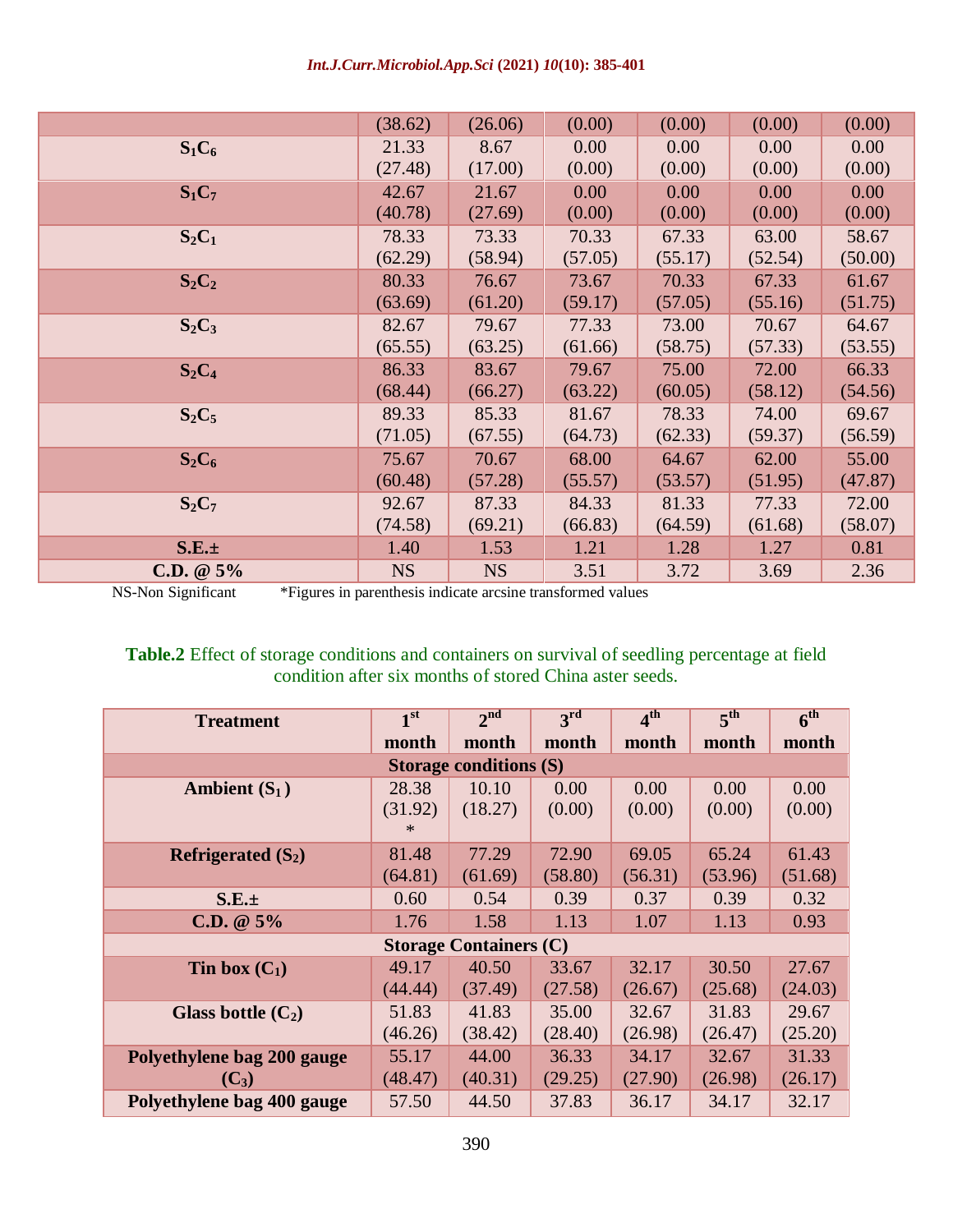| $(C_4)$                    | (50.06)   | (40.72)                         | (30.25) | (29.15) | (27.90) | (26.67) |
|----------------------------|-----------|---------------------------------|---------|---------|---------|---------|
| Vaccum packed polyethylene | 61.33     | 46.83                           | 39.00   | 37.33   | 35.00   | 33.67   |
| $bag (C_5)$                | (52.91)   | (42.52)                         | (31.04) | (29.90) | (28.40) | (27.58) |
| Muslin cloth $(C_6)$       | 45.17     | 38.67                           | 32.50   | 30.50   | 27.67   | 25.17   |
|                            | (41.47)   | (35.77)                         | (26.88) | (25.68) | (24.03) | (22.60) |
| Aluminium foil $(C_7)$     | 64.33     | 49.50                           | 40.83   | 38.67   | 36.50   | 35.33   |
|                            | (54.95)   | (44.61)                         | (32.38) | (30.80) | (29.37) | (28.62) |
| $S.E. \pm$                 | 0.46      | 0.41                            | 0.30    | 0.28    | 0.30    | 0.24    |
| $C.D. @ 5\%$               | 1.34      | 1.20                            | 0.86    | 0.81    | 0.86    | 0.71    |
|                            |           | <b>Interaction effect (SxC)</b> |         |         |         |         |
| $S_1C_1$                   | 21.67     | 7.67                            | 0.00    | 0.00    | 0.00    | 0.00    |
|                            | (27.71)   | (16.02)                         | (0.00)  | (0.00)  | (0.00)  | (0.00)  |
| $S_1C_2$                   | 25.00     | 8.00                            | 0.00    | 0.00    | 0.00    | 0.00    |
|                            | (29.96)   | (16.35)                         | (0.00)  | (0.00)  | (0.00)  | (0.00)  |
| $S_1C_3$                   | 30.33     | 10.67                           | 0.00    | 0.00    | 0.00    | 0.00    |
|                            | (33.41)   | (19.03)                         | (0.00)  | (0.00)  | (0.00)  | (0.00)  |
| $S_1C_4$                   | 32.33     | 11.00                           | 0.00    | 0.00    | 0.00    | 0.00    |
|                            | (34.64)   | (19.36)                         | (0.00)  | (0.00)  | (0.00)  | (0.00)  |
| $S_1C_5$                   | 35.33     | 12.67                           | 0.00    | 0.00    | 0.00    | 0.00    |
|                            | (36.45)   | (20.81)                         | (0.00)  | (0.00)  | (0.00)  | (0.00)  |
| $S_1C_6$                   | 14.67     | 6.00                            | 0.00    | 0.00    | 0.00    | 0.00    |
|                            | (22.42)   | (13.87)                         | (0.00)  | (0.00)  | (0.00)  | (0.00)  |
| $S_1C_7$                   | 39.33     | 14.67                           | 0.00    | 0.00    | 0.00    | 0.00    |
|                            | (38.81)   | (22.47)                         | (0.00)  | (0.00)  | (0.00)  | (0.00)  |
| $S_2C_1$                   | 76.67     | 73.33                           | 67.33   | 64.33   | 61.00   | 55.33   |
|                            | (61.18)   | (58.96)                         | (55.16) | (53.34) | (51.36) | (48.07) |
| $S_2C_2$                   | 78.67     | 75.67                           | 70.00   | 65.33   | 63.67   | 59.33   |
|                            | (62.56)   | (60.49)                         | (56.81) | (53.96) | (52.94) | (50.39) |
| $S_2C_3$                   | 80.00     | 77.33                           | 72.67   | 68.33   | 65.33   | 62.67   |
|                            | (63.53)   | (61.59)                         | (58.50) | (55.80) | (53.96) | (52.34) |
| $S_2C_4$                   | 82.67     | 78.00                           | 75.67   | 72.33   | 68.33   | 64.33   |
|                            | (65.47)   | (62.09)                         | (60.51) | (58.30) | (55.80) | (53.34) |
| $S_2C_5$                   | 87.33     | 81.00                           | 78.00   | 74.67   | 70.00   | 67.33   |
|                            | (69.36)   | (64.23)                         | (62.08) | (59.81) | (56.81) | (55.16) |
| $S_2C_6$                   | 75.67     | 71.33                           | 65.00   | 61.00   | 55.33   | 50.33   |
|                            | (60.52)   | (57.67)                         | (53.76) | (51.36) | (48.07) | (45.19) |
| $S_2C_7$                   | 89.33     | 84.33                           | 81.67   | 77.33   | 73.00   | 70.67   |
|                            | (71.09)   | (66.76)                         | (64.76) | (61.60) | (58.74) | (57.24) |
| $S.E. \pm$                 | 1.60      | 1.44                            | 1.03    | 0.97    | 1.03    | 0.84    |
| $C.D. @ 5\%$               | <b>NS</b> | <b>NS</b>                       | 2.99    | 2.82    | 2.98    | 2.45    |

NS-Non Significant \*Figures in parenthesis indicate arcsine transformed values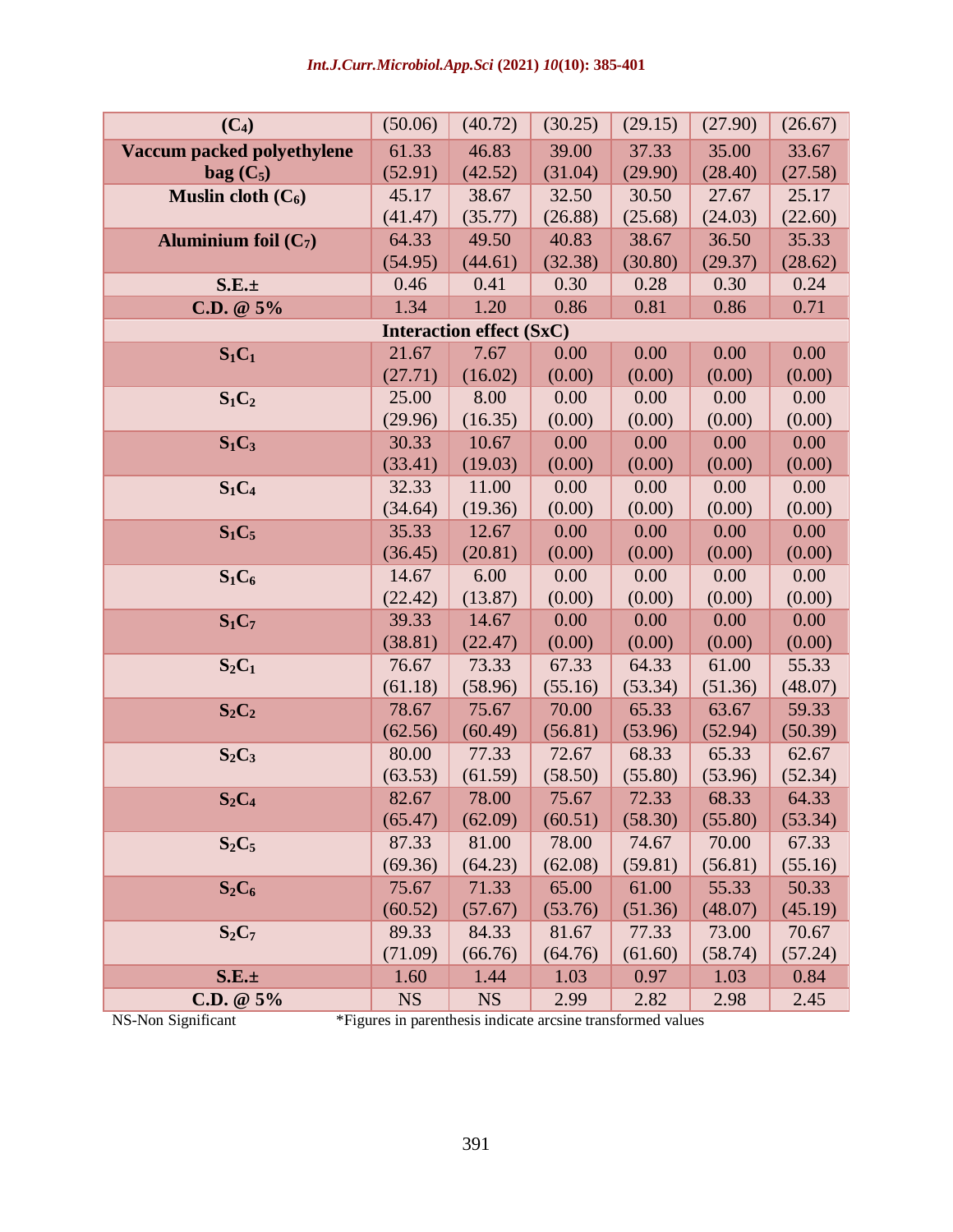|  | <b>Table.3</b> Effect of storage conditions and containers on height of seedlings (cm) at transplanting |  |
|--|---------------------------------------------------------------------------------------------------------|--|
|  | after six months of stored China aster seeds.                                                           |  |

| <b>Treatments</b>          | 1 <sup>st</sup> | 2 <sub>nd</sub>                        | 3 <sup>rd</sup> | 4 <sup>th</sup> | 5 <sup>th</sup> | 6 <sup>th</sup> |
|----------------------------|-----------------|----------------------------------------|-----------------|-----------------|-----------------|-----------------|
|                            | month           | month                                  | month           | month           | month           | month           |
|                            |                 | <b>Storage conditions (S)</b>          |                 |                 |                 |                 |
| Ambient $(S_1)$            | 7.52            | 7.02                                   | 0.00            | 0.00            | 0.00            | 0.00            |
| Refrigerated $(S_2)$       | 10.69           | 9.37                                   | 8.88            | 8.40            | 8.02            | 7.81            |
| $S.E. \pm$                 | 0.07            | 0.09                                   | 0.05            | 0.07            | 0.06            | 0.07            |
| $C.D. @ 5\%$               | 0.22            | 0.25                                   | 0.16            | 0.22            | 0.18            | 0.19            |
|                            |                 | <b>Storage Containers (C)</b>          |                 |                 |                 |                 |
| Tin box $(C_1)$            | 8.52            | 7.53                                   | 4.27            | 3.98            | 3.78            | 3.65            |
| Glass bottle $(C_2)$       | 8.97            | 7.93                                   | 4.32            | 4.10            | 3.90            | 3.83            |
| Polyethylene bag 200 gauge | 9.22            | 8.12                                   | 4.43            | 4.22            | 3.98            | 3.90            |
| $(C_3)$                    |                 |                                        |                 |                 |                 |                 |
| Polyethylene bag 400 gauge | 9.47            | 8.38                                   | 4.50            | 4.30            | 4.10            | 4.00            |
| $(C_4)$                    |                 |                                        |                 |                 |                 |                 |
| Vaccum packed polyethylene | 9.65            | 8.88                                   | 4.65            | 4.40            | 4.25            | 4.17            |
| $bag (C_5)$                | 8.10            |                                        |                 |                 |                 |                 |
| Muslin cloth $(C_6)$       |                 | 7.30                                   | 4.10            | 3.85            | 3.60            | 3.50            |
| Aluminium foil $(C_7)$     | 9.83            | 9.23                                   | 4.82            | 4.55            | 4.45            | 4.30            |
| $S.E. \pm$                 | 0.06            | 0.07                                   | 0.04            | 0.06            | 0.05            | 0.05            |
| C.D. $@5\%$                | 0.16            | 0.19                                   | 0.12            | 0.17            | 0.13            | 0.15            |
|                            | 7.07            | <b>Interaction effect(SxC)</b><br>6.17 | 0.00            | 0.00            | 0.00            | 0.00            |
| $S_1C_1$                   |                 |                                        |                 |                 |                 |                 |
| $S_1C_2$                   | 7.30            | 6.80                                   | 0.00            | 0.00            | 0.00            | 0.00            |
| $S_1C_3$                   | 7.57            | 7.10                                   | 0.00            | 0.00            | 0.00            | 0.00            |
| $S_1C_4$                   | 7.80            | 7.30                                   | 0.00            | 0.00            | 0.00            | 0.00            |
| $S_1C_5$                   | 8.00            | 7.83                                   | 0.00            | 0.00            | 0.00            | 0.00            |
| $S_1C_6$                   | 6.80            | 6.00                                   | 0.00            | 0.00            | 0.00            | 0.00            |
| $S_1C_7$                   | 8.13            | 7.97                                   | 0.00            | 0.00            | 0.00            | 0.00            |
| $S_2C_1$                   | 9.97            | 8.90                                   | 8.53            | 7.97            | 7.57            | 7.30            |
| $S_2C_2$                   | 10.63           | 9.07                                   | 8.63            | 8.20            | 7.80            | 7.67            |
| $S_2C_3$                   | 10.87           | 9.13                                   | 8.87            | 8.43            | 7.97            | 7.80            |
| $S_2C_4$                   | 11.13           | 9.47                                   | 9.00            | 8.60            | 8.20            | 8.00            |
| $S_2C_5$                   | 11.30           | 9.93                                   | 9.30            | 8.80            | 8.50            | 8.33            |
| $S_2C_6$                   | 9.40            | 8.60                                   | 8.20            | 7.70            | 7.20            | 7.00            |
| $S_2C_7$                   | 11.53           | 10.50                                  | 9.63            | 9.10            | 8.90            | 8.60            |
| $S.E. \pm$                 | 0.20            | 0.23                                   | 0.14            | 0.20            | 0.16            | 0.18            |
| $C.D. @ 5\%$               | <b>NS</b>       | <b>NS</b>                              | 0.41            | 0.57            | 0.47            | 0.51            |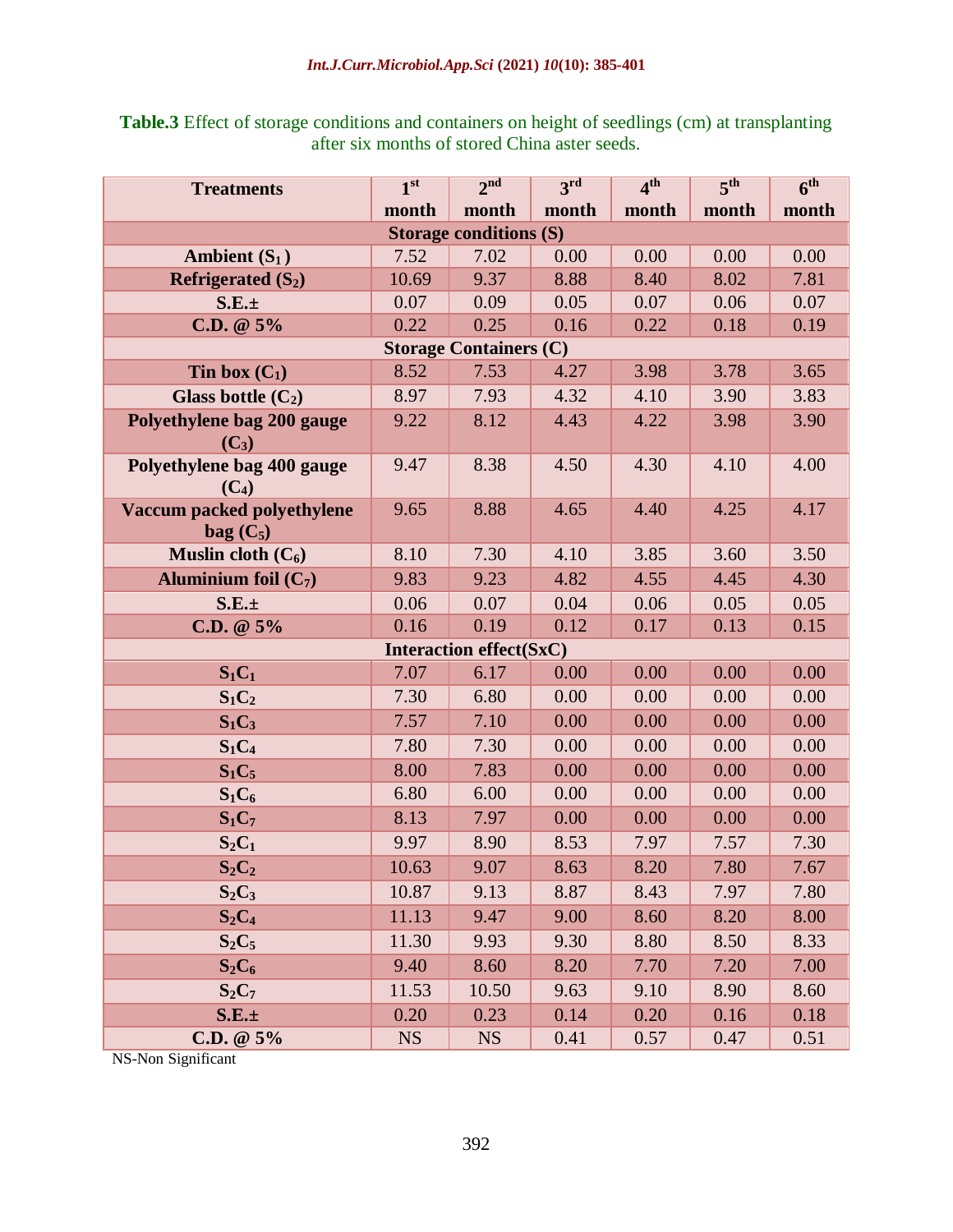| <b>Table.4</b> Effect of storage conditions and containers on shoot length of seedlings (cm) at |
|-------------------------------------------------------------------------------------------------|
| transplanting after six months of stored China aster seeds.                                     |

| <b>Treatments</b>                     | 1 <sup>st</sup> | 2 <sup>nd</sup>                | 3 <sup>rd</sup> | 4 <sup>th</sup> | 5 <sup>th</sup> | 6 <sup>th</sup> |  |  |
|---------------------------------------|-----------------|--------------------------------|-----------------|-----------------|-----------------|-----------------|--|--|
|                                       | month           | month                          | month           | month           | month           | month           |  |  |
| <b>Storage conditions (S)</b>         |                 |                                |                 |                 |                 |                 |  |  |
| Ambient $(S_1)$                       | 4.90            | 4.73                           | 0.00            | 0.00            | 0.00            | 0.00            |  |  |
| Refrigerated $(S_2)$                  | 6.54            | 5.71                           | 5.32            | 4.99            | 4.71            | 4.60            |  |  |
| $S.E. \pm$                            | 0.11            | 0.10                           | 0.03            | 0.04            | 0.05            | 0.04            |  |  |
| $C.D. @ 5\%$                          | 0.32            | 0.29                           | 0.10            | 0.11            | 0.15            | 0.12            |  |  |
| <b>Storage Containers (C)</b>         |                 |                                |                 |                 |                 |                 |  |  |
| Tin box $(C_1)$                       | 5.42            | 4.90                           | 2.58            | 2.35            | 2.20            | 2.15            |  |  |
| Glass bottle $(C_2)$                  | 5.60            | 5.07                           | 2.60            | 2.45            | 2.30            | 2.25            |  |  |
| Polyethylene bag 200 gauge            | 5.80            | 5.10                           | 2.65            | 2.50            | 2.35            | 2.30            |  |  |
| $(C_3)$                               |                 |                                |                 |                 |                 |                 |  |  |
| Polyethylene bag 400 gauge<br>$(C_4)$ | 5.95            | 5.25                           | 2.70            | 2.55            | 2.40            | 2.35            |  |  |
| <b>Vaccum packed polyethylene</b>     | 6.03            | 5.60                           | 2.75            | 2.60            | 2.50            | 2.45            |  |  |
| $bag (C_5)$                           |                 |                                |                 |                 |                 |                 |  |  |
| Muslin cloth $(C_6)$                  | 5.13            | 4.80                           | 2.50            | 2.30            | 2.10            | 2.05            |  |  |
| Aluminium foil $(C_7)$                | 6.10            | 5.83                           | 2.85            | 2.70            | 2.65            | 2.55            |  |  |
| $S.E. \pm$                            | 0.08            | 0.08                           | 0.03            | 0.030           | 0.04            | 0.03            |  |  |
| C.D. $@5\%$                           | 0.24            | 0.22                           | 0.08            | 0.086           | 0.11            | 0.09            |  |  |
|                                       |                 | <b>Interaction effect(SxC)</b> |                 |                 |                 |                 |  |  |
| $S_1C_1$                              | 4.63            | 4.40                           | 0.00            | 0.00            | 0.00            | 0.00            |  |  |
| $S_1C_2$                              | 4.80            | 4.67                           | 0.00            | 0.00            | 0.00            | 0.00            |  |  |
| $S_1C_3$                              | 5.00            | 4.70                           | 0.00            | 0.00            | 0.00            | 0.00            |  |  |
| $S_1C_4$                              | 5.10            | 4.80                           | 0.00            | 0.00            | 0.00            | 0.00            |  |  |
| $S_1C_5$                              | 5.17            | 5.10                           | 0.00            | 0.00            | 0.00            | 0.00            |  |  |
| $S_1C_6$                              | 4.40            | 4.30                           | 0.00            | 0.00            | 0.00            | 0.00            |  |  |
| $S_1C_7$                              | 5.20            | 5.17                           | 0.00            | 0.00            | 0.00            | 0.00            |  |  |
| $S_2C_1$                              | 6.20            | 5.40                           | 5.17            | 4.70            | 4.40            | 4.30            |  |  |
| $S_2C_2$                              | 6.40            | 5.47                           | 5.20            | 4.90            | 4.60            | 4.50            |  |  |
| $S_2C_3$                              | 6.60            | 5.50                           | 5.30            | 5.00            | 4.70            | 4.60            |  |  |
| $S_2C_4$                              | 6.80            | 5.70                           | 5.40            | 5.10            | 4.80            | 4.70            |  |  |
| $S_2C_5$                              | 6.90            | 6.10                           | 5.50            | 5.20            | 5.00            | 4.90            |  |  |
| $S_2C_6$                              | 5.87            | 5.30                           | 5.00            | 4.60            | 4.20            | 4.10            |  |  |
| $S_2C_7$                              | 7.00            | 6.50                           | 5.70            | 5.40            | 5.30            | 5.10            |  |  |
| S.E.±                                 | 0.29            | 0.27                           | 0.09            | 0.10            | 0.13            | 0.11            |  |  |
| C.D. @ 5%                             | <b>NS</b>       | <b>NS</b>                      | 0.27            | 0.30            | 0.39            | 0.32            |  |  |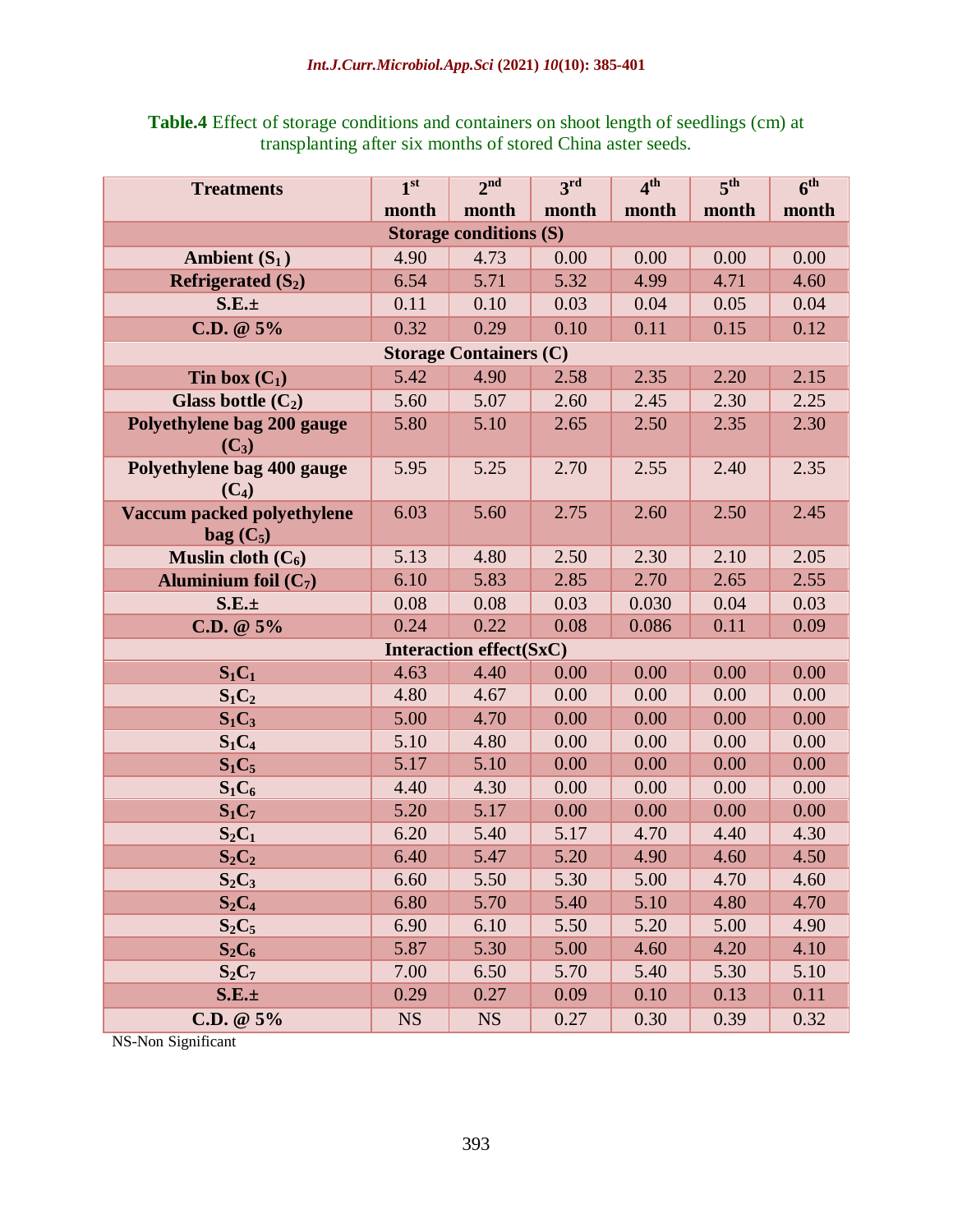## **Table.5** Effect of storage conditions and containers on root length of seedlings at transplanting (cm) after six months of stored China aster seeds.

| <b>Treatments</b>                     | 1 <sup>st</sup> | 2 <sub>nd</sub>                | 3 <sup>rd</sup> | 4 <sup>th</sup> | 5 <sup>th</sup> | 6 <sup>th</sup> |  |  |  |
|---------------------------------------|-----------------|--------------------------------|-----------------|-----------------|-----------------|-----------------|--|--|--|
|                                       | month           | month                          | month           | month           | month           | month           |  |  |  |
| <b>Storage conditions (S)</b>         |                 |                                |                 |                 |                 |                 |  |  |  |
| Ambient $(S_1)$                       | 2.62            | 2.29                           | 0.00            | 0.00            | 0.00            | 0.00            |  |  |  |
| Refrigerated $(S_2)$                  | 4.15            | 3.66                           | 3.56            | 3.41            | 3.30            | 3.21            |  |  |  |
| $S.E. \pm$                            | 0.07            | 0.06                           | 0.03            | 0.03            | 0.03            | 0.03            |  |  |  |
| $C.D. @ 5\%$                          | 0.21            | 0.19                           | 0.10            | 0.08            | 0.09            | 0.10            |  |  |  |
| <b>Storage Containers (C)</b>         |                 |                                |                 |                 |                 |                 |  |  |  |
| Tin box $(C_1)$                       | 3.10            | 2.63                           | 1.68            | 1.63            | 1.58            | 1.50            |  |  |  |
| Glass bottle $(C_2)$                  | 3.37            | 2.87                           | 1.72            | 1.65            | 1.60            | 1.58            |  |  |  |
| Polyethylene bag 200 gauge            | 3.42            | 3.02                           | 1.78            | 1.72            | 1.63            | 1.60            |  |  |  |
| $(C_3)$                               |                 |                                |                 |                 |                 |                 |  |  |  |
| Polyethylene bag 400 gauge            | 3.52            | 3.13                           | 1.80            | 1.75            | 1.70            | 1.65            |  |  |  |
| $(C_4)$<br>Vaccum packed polyethylene | 3.62            | 3.28                           | 1.90            | 1.80            | 1.75            | 1.72            |  |  |  |
| $bag (C_5)$                           |                 |                                |                 |                 |                 |                 |  |  |  |
| Muslin cloth $(C_6)$                  | 2.97            | 2.50                           | 1.60            | 1.55            | 1.50            | 1.45            |  |  |  |
| Aluminium foil $(C_7)$                | 3.73            | 3.40                           | 1.97            | 1.85            | 1.80            | 1.75            |  |  |  |
| $S.E. \pm$                            | 0.06            | 0.05                           | 0.03            | 0.02            | 0.02            | 0.03            |  |  |  |
| C.D. $@5\%$                           | 0.16            | 0.14                           | 0.08            | 0.06            | 0.07            | 0.08            |  |  |  |
|                                       |                 | <b>Interaction effect(SxC)</b> |                 |                 |                 |                 |  |  |  |
| $S_1C_1$                              | 2.43            | 1.77                           | 0.00            | 0.00            | 0.00            | 0.00            |  |  |  |
| $S_1C_2$                              | 2.50            | 2.13                           | 0.00            | 0.00            | 0.00            | 0.00            |  |  |  |
| $S_1C_3$                              | 2.57            | 2.40                           | 0.00            | 0.00            | 0.00            | 0.00            |  |  |  |
| $S_1C_4$                              | 2.70            | 2.50                           | 0.00            | 0.00            | 0.00            | 0.00            |  |  |  |
| $S_1C_5$                              | 2.83            | 2.73                           | 0.00            | 0.00            | 0.00            | 0.00            |  |  |  |
| $S_1C_6$                              | 2.40            | 1.70                           | 0.00            | 0.00            | 0.00            | 0.00            |  |  |  |
| $S_1C_7$                              | 2.93            | 2.80                           | 0.00            | 0.00            | 0.00            | 0.00            |  |  |  |
| $S_2C_1$                              | 3.77            | 3.50                           | 3.37            | 3.27            | 3.17            | 3.00            |  |  |  |
| $S_2C_2$                              | 4.23            | 3.60                           | 3.43            | 3.30            | 3.20            | 3.17            |  |  |  |
| $S_2C_3$                              | 4.27            | 3.63                           | 3.57            | 3.43            | 3.27            | 3.20            |  |  |  |
| $S_2C_4$                              | 4.33            | 3.77                           | 3.60            | 3.50            | 3.40            | 3.30            |  |  |  |
| $S_2C_5$                              | 4.40            | 3.83                           | 3.80            | 3.60            | 3.50            | 3.43            |  |  |  |
| $S_2C_6$                              | 3.53            | 3.30                           | 3.20            | 3.10            | 3.00            | 2.90            |  |  |  |
| $S_2C_7$                              | 4.53            | 4.00                           | 3.93            | 3.70            | 3.60            | 3.50            |  |  |  |
| $S.E. \pm$                            | 0.19            | 0.17                           | 0.09            | 0.07            | 0.08            | 0.09            |  |  |  |
| C.D. $@5\%$                           | <b>NS</b>       | <b>NS</b>                      | 0.26            | 0.21            | 0.24            | 0.27            |  |  |  |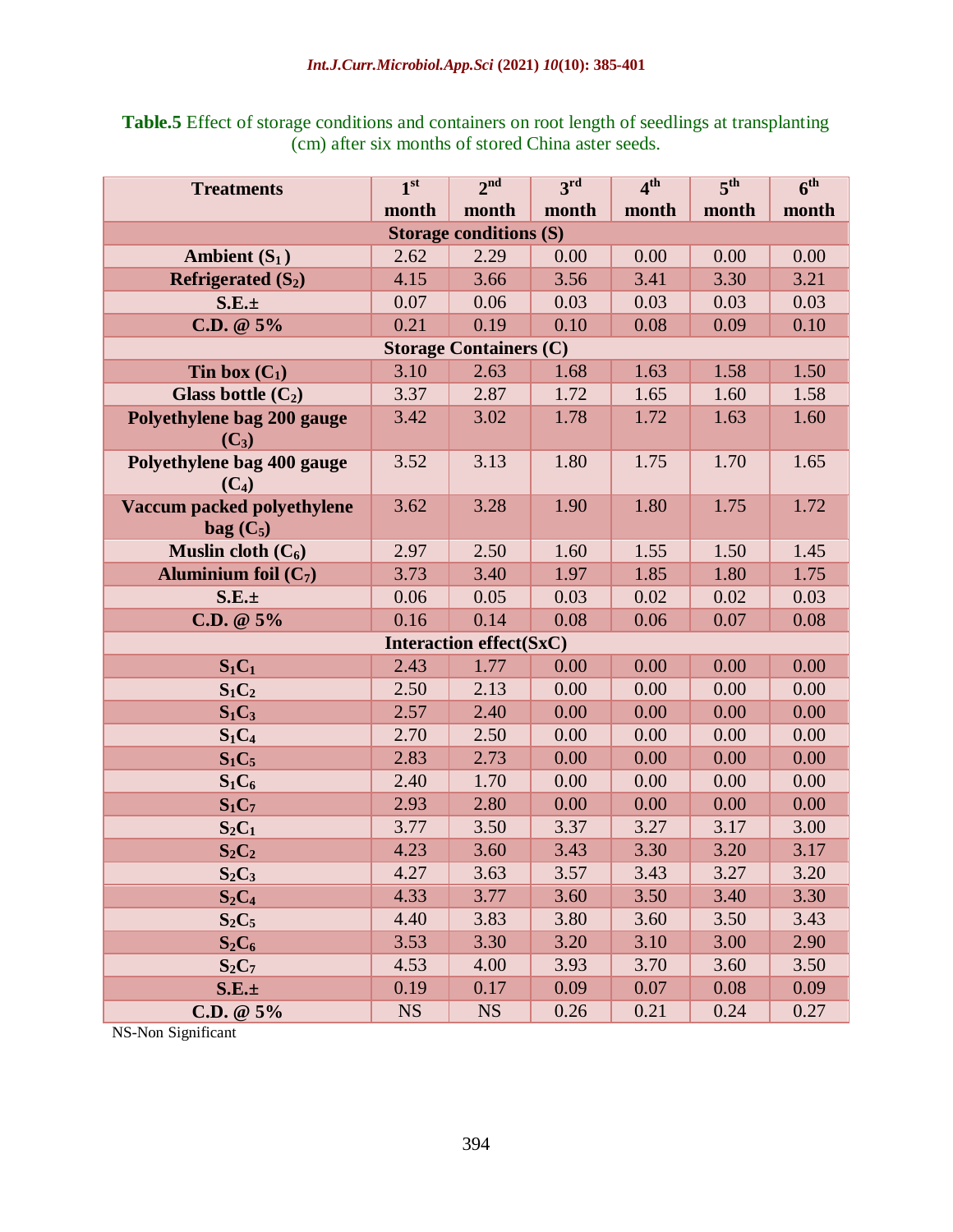#### *Int.J.Curr.Microbiol.App.Sci* **(2021)** *10***(10): 385-401**

| <b>Treatments</b>                 | 1 <sup>st</sup> | 2 <sup>nd</sup>                | 3 <sup>rd</sup> | 4 <sup>th</sup> | 5 <sup>th</sup> | 6 <sup>th</sup> |  |  |  |
|-----------------------------------|-----------------|--------------------------------|-----------------|-----------------|-----------------|-----------------|--|--|--|
|                                   | month           | month                          | month           | month           | month           | month           |  |  |  |
|                                   |                 | <b>Storage conditions (S)</b>  |                 |                 |                 |                 |  |  |  |
| Ambient $(S_1)$                   | 0.36            | 0.34                           | 0.00            | 0.00            | 0.00            | 0.00            |  |  |  |
| Refrigerated $(S_2)$              | 0.38            | 0.36                           | 0.33            | 0.32            | 0.31            | 0.28            |  |  |  |
| $S.E. \pm$                        | 0.005           | 0.007                          | 0.006           | 0.005           | 0.005           | 0.004           |  |  |  |
| C.D. $@5\%$                       | 0.014           | 0.020                          | 0.017           | 0.015           | 0.014           | 0.013           |  |  |  |
| <b>Storage Containers (C)</b>     |                 |                                |                 |                 |                 |                 |  |  |  |
| Tin box $(C_1)$                   | 0.36            | 0.32                           | 0.15            | 0.14            | 0.14            | 0.13            |  |  |  |
| Glass bottle $(C_2)$              | 0.36            | 0.34                           | 0.16            | 0.16            | 0.15            | 0.14            |  |  |  |
| Polyethylene bag 200 gauge        | 0.37            | 0.35                           | 0.16            | 0.16            | 0.15            | 0.14            |  |  |  |
| $(C_3)$                           |                 |                                |                 |                 |                 |                 |  |  |  |
| Polyethylene bag 400 gauge        | 0.38            | 0.36                           | 0.17            | 0.17            | 0.16            | 0.15            |  |  |  |
| $(C_4)$                           |                 |                                |                 |                 |                 |                 |  |  |  |
| <b>Vaccum packed polyethylene</b> | 0.39            | 0.37                           | 0.18            | 0.18            | 0.17            | 0.15            |  |  |  |
| $bag (C_5)$                       |                 |                                |                 |                 |                 |                 |  |  |  |
| Muslin cloth $(C_6)$              | 0.34            | 0.30                           | 0.14            | 0.13            | 0.13            | 0.12            |  |  |  |
| Aluminium foil $(C_7)$            | 0.40            | 0.38                           | 0.19            | 0.18            | 0.17            | 0.16            |  |  |  |
| $S.E. \pm$                        | 0.004           | 0.005                          | 0.004           | 0.004           | 0.004           | 0.003           |  |  |  |
| C.D. $@5\%$                       | 0.011           | 0.015                          | 0.013           | 0.012           | 0.010           | 0.010           |  |  |  |
|                                   |                 | <b>Interaction effect(SxC)</b> |                 |                 |                 |                 |  |  |  |
| $S_1C_1$                          | 0.35            | 0.32                           | 0.00            | 0.00            | 0.00            | 0.00            |  |  |  |
| $S_1C_2$                          | 0.36            | 0.33                           | 0.00            | 0.00            | 0.00            | 0.00            |  |  |  |
| $S_1C_3$                          | 0.36            | 0.34                           | 0.00            | 0.00            | 0.00            | 0.00            |  |  |  |
| $S_1C_4$                          | 0.36            | 0.35                           | 0.00            | 0.00            | 0.00            | 0.00            |  |  |  |
| $S_1C_5$                          | 0.37            | 0.35                           | 0.00            | 0.00            | 0.00            | 0.00            |  |  |  |
| $S_1C_6$                          | 0.33            | 0.30                           | 0.00            | 0.00            | 0.00            | 0.00            |  |  |  |
| $S_1C_7$                          | 0.39            | 0.36                           | 0.00            | 0.00            | 0.00            | 0.00            |  |  |  |
| $S_2C_1$                          | 0.36            | 0.32                           | 0.29            | 0.29            | 0.28            | 0.27            |  |  |  |
| $S_2C_2$                          | 0.37            | 0.34                           | 0.32            | 0.31            | 0.30            | 0.27            |  |  |  |
| $S_2C_3$                          | 0.38            | 0.37                           | 0.33            | 0.32            | 0.31            | 0.29            |  |  |  |
| $S_2C_4$                          | 0.39            | 0.38                           | 0.34            | 0.33            | 0.32            | 0.30            |  |  |  |
| $S_2C_5$                          | 0.42            | 0.39                           | 0.36            | 0.35            | 0.34            | 0.30            |  |  |  |
| $S_2C_6$                          | 0.35            | 0.30                           | 0.28            | 0.27            | 0.25            | 0.24            |  |  |  |
| $S_2C_7$                          | 0.42            | 0.41                           | 0.39            | 0.37            | 0.35            | 0.33            |  |  |  |
| S.E.±                             | 0.013           | 0.018                          | 0.016           | 0.014           | 0.012           | 0.011           |  |  |  |
| C.D. $@5\%$                       | <b>NS</b>       | <b>NS</b>                      | 0.045           | 0.040           | 0.036           | 0.033           |  |  |  |

## **Table.6** Effect of storage conditions and containers on shoot weight (g) after six months of stored China aster seeds.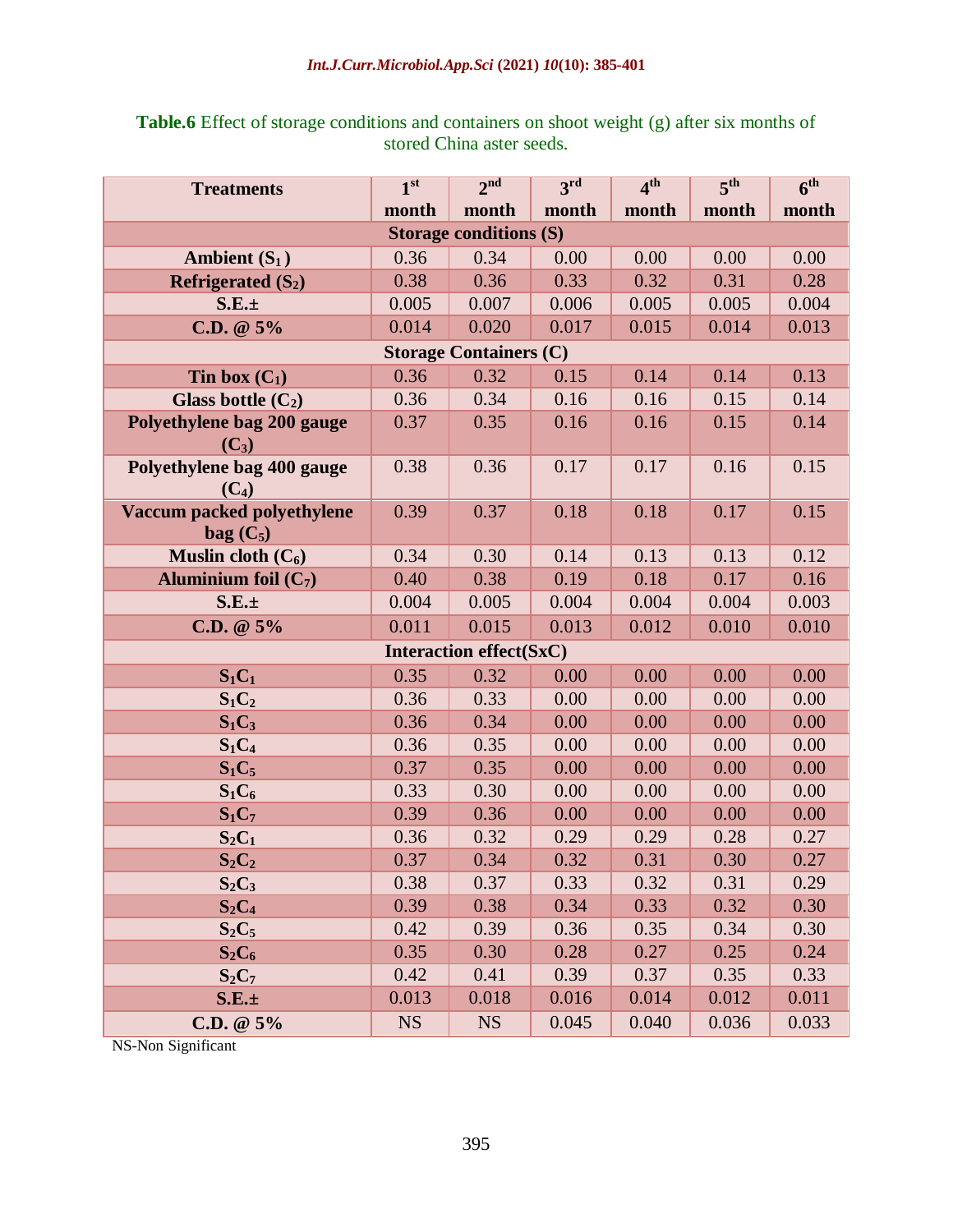| <b>Treatments</b>                      | 1 <sup>st</sup>                | 2 <sup>nd</sup> | 3 <sup>rd</sup> | 4 <sup>th</sup> | 5 <sup>th</sup> | 6 <sup>th</sup> |
|----------------------------------------|--------------------------------|-----------------|-----------------|-----------------|-----------------|-----------------|
|                                        | month                          | month           | month           | month           | month           | month           |
|                                        | <b>Storage conditions (S)</b>  |                 |                 |                 |                 |                 |
| Ambient $(S_1)$                        | 0.030                          | 0.027           | 0.000           | 0.000           | 0.000           | 0.000           |
| Refrigerated $(S_2)$                   | 0.034                          | 0.030           | 0.026           | 0.025           | 0.023           | 0.021           |
| S.E.±                                  | 0.0007                         | 0.0009          | 0.0004          | 0.00062         | 0.0005          | 0.0005          |
| $C.D. @ 5\%$                           | 0.0019                         | 0.0026          | 0.0013          | 0.00181         | 0.0016          | 0.0015          |
|                                        | <b>Storage Containers (C)</b>  |                 |                 |                 |                 |                 |
| Tin box $(C_1)$                        | 0.029                          | 0.024           | 0.010           | 0.011           | 0.010           | 0.009           |
| Glass bottle $(C_2)$                   | 0.030                          | 0.026           | 0.013           | 0.012           | 0.011           | 0.010           |
| Polyethylene bag $200$ gauge $(C_3)$   | 0.032                          | 0.029           | 0.013           | 0.013           | 0.012           | 0.011           |
| Polyethylene bag 400 gauge $(C_4)$     | 0.032                          | 0.031           | 0.014           | 0.014           | 0.013           | 0.011           |
| Vaccum packed polyethylene bag $(C_5)$ | 0.036                          | 0.033           | 0.015           | 0.015           | 0.014           | 0.012           |
| Muslin cloth $(C_6)$                   | 0.027                          | 0.021           | 0.010           | 0.009           | 0.009           | 0.008           |
| Aluminium foil $(C_7)$                 | 0.037                          | 0.034           | 0.017           | 0.016           | 0.014           | 0.013           |
| S.E.±                                  | 0.0005                         | 0.0007          | 0.0003          | 0.00048         | 0.0004          | 0.0004          |
| C.D. $@5\%$                            | 0.0015                         | 0.0020          | 0.0010          | 0.00138         | 0.0012          | 0.0011          |
|                                        | <b>Interaction effect(SxC)</b> |                 |                 |                 |                 |                 |
| $S_1C_1$                               | 0.028                          | 0.024           | 0.000           | 0.000           | 0.000           | 0.000           |
| $S_1C_2$                               | 0.029                          | 0.026           | 0.000           | 0.000           | 0.000           | 0.000           |
| $S_1C_3$                               | 0.030                          | 0.027           | 0.000           | 0.000           | 0.000           | 0.000           |
| $S_1C_4$                               | 0.031                          | 0.029           | 0.000           | 0.000           | 0.000           | 0.000           |
| $S_1C_5$                               | 0.032                          | 0.030           | 0.000           | 0.000           | 0.000           | 0.000           |
| $S_1C_6$                               | 0.025                          | 0.021           | 0.000           | 0.000           | 0.000           | 0.000           |
| $S_1C_7$                               | 0.034                          | 0.031           | 0.000           | 0.000           | 0.000           | 0.000           |
| $S_2C_1$                               | 0.030                          | 0.024           | 0.021           | 0.021           | 0.019           | 0.018           |
| $S_2C_2$                               | 0.031                          | 0.027           | 0.025           | 0.023           | 0.022           | 0.019           |
| $S_2C_3$                               | 0.033                          | 0.031           | 0.026           | 0.025           | 0.024           | 0.022           |
| $S_2C_4$                               | 0.034                          | 0.032           | 0.028           | 0.027           | 0.025           | 0.023           |
| $S_2C_5$                               | 0.039                          | 0.035           | 0.030           | 0.029           | 0.027           | 0.024           |
| $S_2C_6$                               | 0.028                          | 0.022           | 0.019           | 0.018           | 0.017           | 0.016           |
| $S_2C_7$                               | 0.040                          | 0.038           | 0.033           | 0.031           | 0.029           | 0.027           |
| $S.E. \pm$                             | 0.0017                         | 0.0024          | 0.0012          | 0.00165         | 0.0014          | 0.0014          |
| $C.D. @ 5\%$                           | <b>NS</b>                      | <b>NS</b>       | 0.0034          | 0.00479         | 0.0042          | 0.0039          |

**Table.7** Effect of storage conditions and containers on root weight (g) after six months of stored China aster seeds.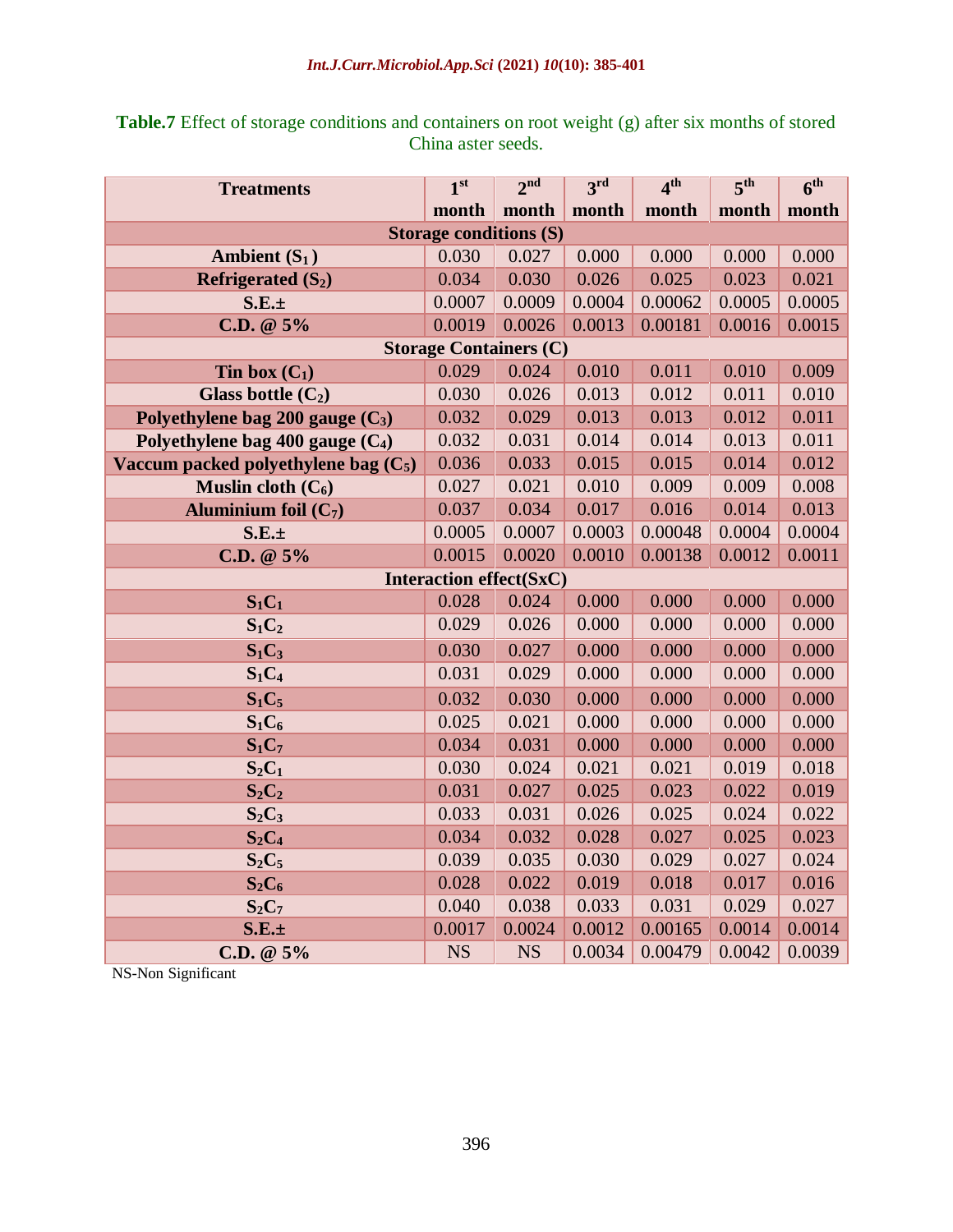| <b>Treatments</b>                                | 1 <sup>st</sup> | 2 <sup>nd</sup>                | 3 <sup>rd</sup> | 4 <sup>th</sup> | 5 <sup>th</sup> | 6 <sup>th</sup> |  |  |  |
|--------------------------------------------------|-----------------|--------------------------------|-----------------|-----------------|-----------------|-----------------|--|--|--|
|                                                  | month           | month                          | month           | month           | month           | month           |  |  |  |
|                                                  |                 | <b>Storage conditions (S)</b>  |                 |                 |                 |                 |  |  |  |
| Ambient $(S_1)$                                  | 0.08            | 0.08                           | 0.00            | 0.00            | 0.00            | 0.00            |  |  |  |
| Refrigerated $(S_2)$                             | 0.09            | 0.08                           | 0.08            | 0.08            | 0.08            | 0.07            |  |  |  |
| $S.E. \pm$                                       | 0.0010          | 0.0008                         | 0.0006          | 0.0007          | 0.0008          | 0.0005          |  |  |  |
| C.D. $@5\%$                                      | 0.0030          | 0.0024                         | 0.0017          | 0.0019          | 0.0024          | 0.0016          |  |  |  |
| <b>Storage Containers (C)</b>                    |                 |                                |                 |                 |                 |                 |  |  |  |
| Tin box $(C_1)$                                  | 0.082           | 0.074                          | 0.036           | 0.035           | 0.035           | 0.034           |  |  |  |
| Glass bottle $(C_2)$                             | 0.084           | 0.079                          | 0.039           | 0.037           | 0.037           | 0.034           |  |  |  |
| Polyethylene bag 200 gauge<br>$(C_3)$            | 0.085           | 0.082                          | 0.040           | 0.039           | 0.039           | 0.038           |  |  |  |
| Polyethylene bag 400 gauge<br>$(C_4)$            | 0.086           | 0.084                          | 0.042           | 0.040           | 0.040           | 0.038           |  |  |  |
| <b>Vaccum packed polyethylene</b><br>$bag (C_5)$ | 0.090           | 0.087                          | 0.042           | 0.041           | 0.040           | 0.038           |  |  |  |
| Muslin cloth $(C_6)$                             | 0.079           | 0.071                          | 0.035           | 0.034           | 0.034           | 0.034           |  |  |  |
| Aluminium foil $(C_7)$                           | 0.092           | 0.089                          | 0.043           | 0.042           | 0.041           | 0.041           |  |  |  |
| $S.E. \pm$                                       | 0.0008          | 0.0006                         | 0.0005          | 0.0005          | 0.0006          | 0.0004          |  |  |  |
| $C.D. @ 5\%$                                     | 0.0023          | 0.0018                         | 0.0013          | 0.0015          | 0.0018          | 0.0012          |  |  |  |
|                                                  |                 | <b>Interaction effect(SxC)</b> |                 |                 |                 |                 |  |  |  |
| $S_1C_1$                                         | 0.081           | 0.074                          | 0.000           | 0.000           | 0.000           | 0.000           |  |  |  |
| $S_1C_2$                                         | 0.083           | 0.078                          | 0.000           | 0.000           | 0.000           | 0.000           |  |  |  |
| $S_1C_3$                                         | 0.084           | 0.080                          | 0.000           | 0.000           | 0.000           | 0.000           |  |  |  |
| $S_1C_4$                                         | 0.084           | 0.084                          | 0.000           | 0.000           | 0.000           | 0.000           |  |  |  |
| $S_1C_5$                                         | 0.086           | 0.085                          | 0.000           | 0.000           | 0.000           | 0.000           |  |  |  |
| $S_1C_6$                                         | 0.076           | 0.070                          | 0.000           | 0.000           | 0.000           | 0.000           |  |  |  |
| $S_1C_7$                                         | 0.089           | 0.086                          | 0.000           | 0.000           | 0.000           | 0.000           |  |  |  |
| $S_2C_1$                                         | 0.083           | 0.074                          | 0.071           | 0.070           | 0.069           | 0.069           |  |  |  |
| $S_2C_2$                                         | 0.085           | 0.079                          | 0.079           | 0.074           | 0.073           | 0.067           |  |  |  |
| $S_2C_3$                                         | 0.086           | 0.084                          | 0.081           | 0.078           | 0.077           | 0.076           |  |  |  |
| $S_2C_4$                                         | 0.087           | 0.085                          | 0.083           | 0.081           | 0.080           | 0.076           |  |  |  |
| $S_2C_5$                                         | 0.094           | 0.089                          | 0.084           | 0.083           | 0.080           | 0.076           |  |  |  |
| $S_2C_6$                                         | 0.081           | 0.072                          | 0.070           | 0.069           | 0.068           | 0.067           |  |  |  |
| $S_2C_7$                                         | 0.095           | 0.093                          | 0.085           | 0.085           | 0.083           | 0.082           |  |  |  |
| $S.E. \pm$                                       | 0.0027          | 0.0022                         | 0.0016          | 0.0018          | 0.0021          | 0.0014          |  |  |  |
| $C.D. @ 5\%$                                     | <b>NS</b>       | <b>NS</b>                      | 0.0046          | 0.0051          | 0.0062          | 0.0042          |  |  |  |

**Table.8** Effect of storage conditions and containers on root:shoot ratio after six months of stored China aster seeds.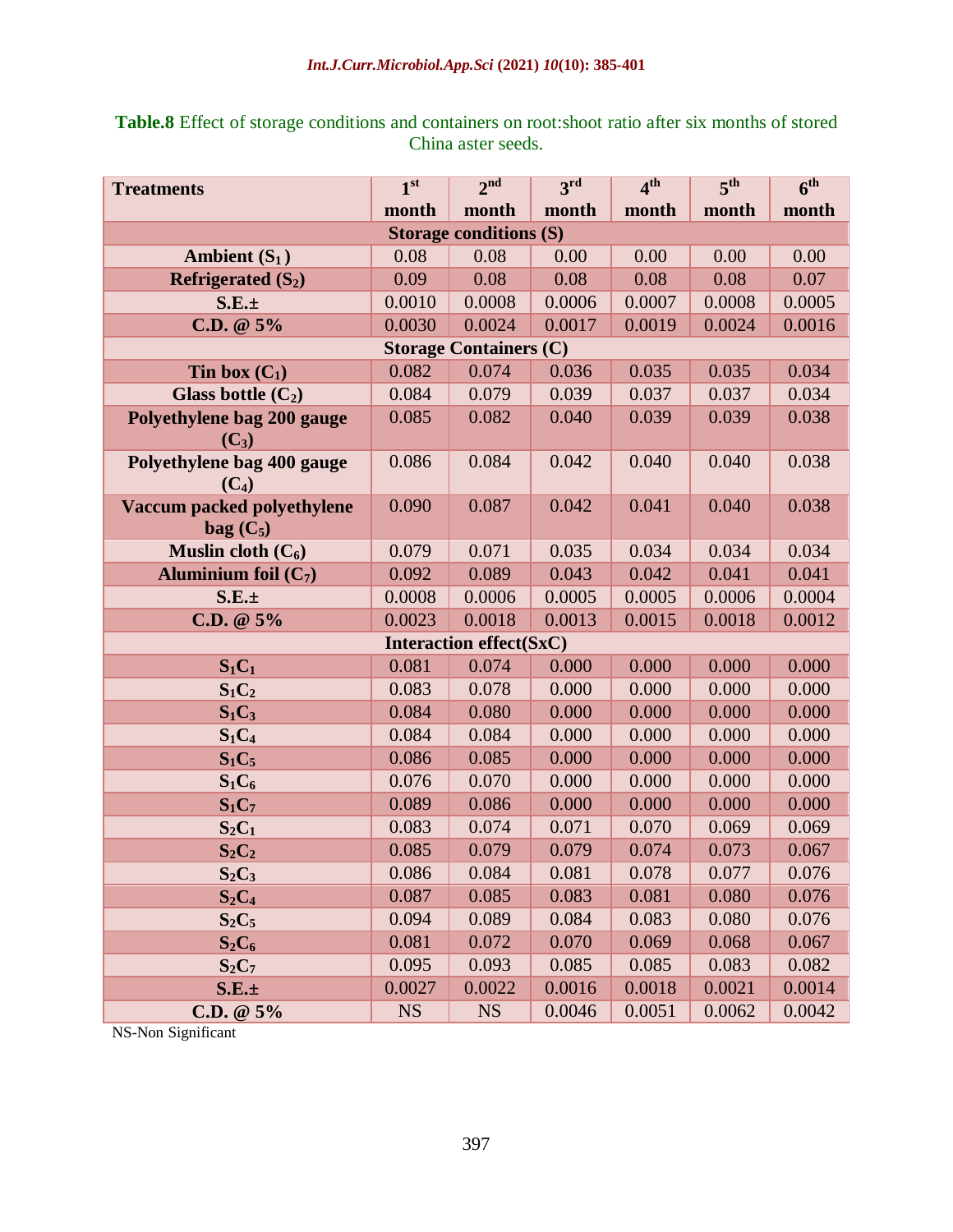| <b>Table.9</b> Effect of storage conditions and containers on germination percentage at laboratory |  |
|----------------------------------------------------------------------------------------------------|--|
| condition after six months of stored China aster seeds.                                            |  |

| <b>Treatments</b>             | 1 <sup>st</sup> | 2 <sup>nd</sup>                 | 3 <sup>rd</sup> | 4 <sup>th</sup> | 5 <sup>th</sup> | 6 <sup>th</sup> |  |  |  |  |
|-------------------------------|-----------------|---------------------------------|-----------------|-----------------|-----------------|-----------------|--|--|--|--|
|                               | month           | month                           | month           | month           | month           | month           |  |  |  |  |
| <b>Storage conditions (S)</b> |                 |                                 |                 |                 |                 |                 |  |  |  |  |
| Ambient $(S_1)$               | 38.14           | 32.33                           | 21.95           | 14.19           | 9.57            | 1.57            |  |  |  |  |
|                               | (38.07)         | (34.54)                         | (27.61)         | (21.24)         | (16.30)         | (2.75)          |  |  |  |  |
|                               | $\ast$          |                                 |                 |                 |                 |                 |  |  |  |  |
| Refrigerated $(S_2)$          | 88.05           | 83.67                           | 79.71           | 75.24           | 72.81           | 67.71           |  |  |  |  |
|                               | (70.49)         | (66.58)                         | (63.52)         | (60.36)         | (58.77)         | (55.49)         |  |  |  |  |
| $S.E. \pm$                    | 0.33            | 0.43                            | 0.60            | 0.46            | 0.50            | 0.44            |  |  |  |  |
| C.D. $@5\%$                   | 0.97            | 1.24                            | 1.75            | 1.32            | 1.46            | 1.27            |  |  |  |  |
|                               |                 | <b>Storage Containers (C)</b>   |                 |                 |                 |                 |  |  |  |  |
| Tin box $(C_1)$               | 57.50           | 52.83                           | 45.67           | 38.67           | 36.50           | 31.00           |  |  |  |  |
|                               | (50.07)         | (46.92)                         | (41.97)         | (36.50)         | (34.32)         | (26.00)         |  |  |  |  |
| Glass bottle $(C_2)$          | 59.50           | 55.00                           | 47.17           | 40.83           | 38.83           | 32.50           |  |  |  |  |
|                               | (51.44)         | (48.34)                         | (43.04)         | (38.25)         | (36.41)         | (26.87)         |  |  |  |  |
| Polyethylene bag 200 gauge    | 60.67           | 56.67                           | 50.67           | 44.17           | 42.17           | 34.17           |  |  |  |  |
| $(C_3)$                       | (52.25)         | (49.54)                         | (45.47)         | (40.55)         | (38.79)         | (27.90)         |  |  |  |  |
| Polyethylene bag 400 gauge    | 64.17           | 58.83                           | 52.33           | 47.33           | 43.17           | 35.50           |  |  |  |  |
| $(C_4)$                       | (54.64)         | (51.14)                         | (46.70)         | (43.06)         | (39.73)         | (28.72)         |  |  |  |  |
| Vaccum packed polyethylene    | 70.50           | 65.83                           | 55.83           | 50.00           | 45.67           | 36.67           |  |  |  |  |
| $bag (C_5)$                   | (59.78)         | (56.09)                         | (49.31)         | (45.01)         | (41.72)         | (29.47)         |  |  |  |  |
| Muslin cloth $(C_6)$          | 55.67           | 49.33                           | 41.50           | 35.00           | 30.50           | 29.17           |  |  |  |  |
|                               | (48.90)         | (44.57)                         | (38.82)         | (32.41)         | (25.68)         | (24.90)         |  |  |  |  |
| Aluminium foil $(C_7)$        | 73.67           | 67.50                           | 62.67           | 57.00           | 51.50           | 43.50           |  |  |  |  |
|                               | (62.87)         | (57.31)                         | (53.65)         | (49.85)         | (46.10)         | (39.98)         |  |  |  |  |
| $S.E. \pm$                    | 0.25            | 0.33                            | 0.46            | 0.35            | 0.38            | 0.33            |  |  |  |  |
| $C.D. @ 5\%$                  | 0.74            | 0.95                            | 1.33            | 1.01            | 1.11            | 0.97            |  |  |  |  |
|                               |                 | <b>Interaction effect (SxC)</b> |                 |                 |                 |                 |  |  |  |  |
| $S_1C_1$                      | 32.00           | 27.67                           | 17.33           | 8.67            | 5.33            | 0.00            |  |  |  |  |
|                               | (34.44)         | (31.72)                         | (24.58)         | (17.00)         | (13.27)         | (0.00)          |  |  |  |  |
| $S_1C_2$                      | 34.33           | 29.67                           | 18.67           | 10.67           | 7.67            | 0.00            |  |  |  |  |
|                               | (35.87)         | (32.98)                         | (25.56)         | (19.01)         | (16.02)         | (0.00)          |  |  |  |  |
| $S_1C_3$                      | 35.33           | 30.67                           | 21.00           | 12.00           | 8.67            | 0.00            |  |  |  |  |
|                               | (36.47)         | (33.62)                         | (27.24)         | (20.19)         | (17.08)         | (0.00)          |  |  |  |  |
| $S_1C_4$                      | 40.00           | 31.67                           | 22.00           | 16.67           | 10.33           | 0.00            |  |  |  |  |
|                               | (39.23)         | (34.24)                         | (27.97)         | (24.07)         | (18.72)         | (0.00)          |  |  |  |  |
| $S_1C_5$                      | 46.33           | 40.67                           | 25.33           | 18.67           | 12.67           | 0.00            |  |  |  |  |
|                               | (42.90)         | (39.62)                         | (30.21)         | (25.58)         | (20.83)         | (0.00)          |  |  |  |  |
| $S_1C_6$                      | 29.00           | 23.00                           | 12.00           | 3.00            | 0.00            | 0.00            |  |  |  |  |
|                               | (32.58)         | (28.63)                         | (20.19)         | (9.88)          | (0.00)          | (0.00)          |  |  |  |  |
| $S_1C_7$                      | 50.00           | 43.00                           | 37.33           | 29.67           | 22.33           | 11.00           |  |  |  |  |
|                               | (45.00)         | (40.97)                         | (37.52)         | (32.98)         | (28.16)         | (19.28)         |  |  |  |  |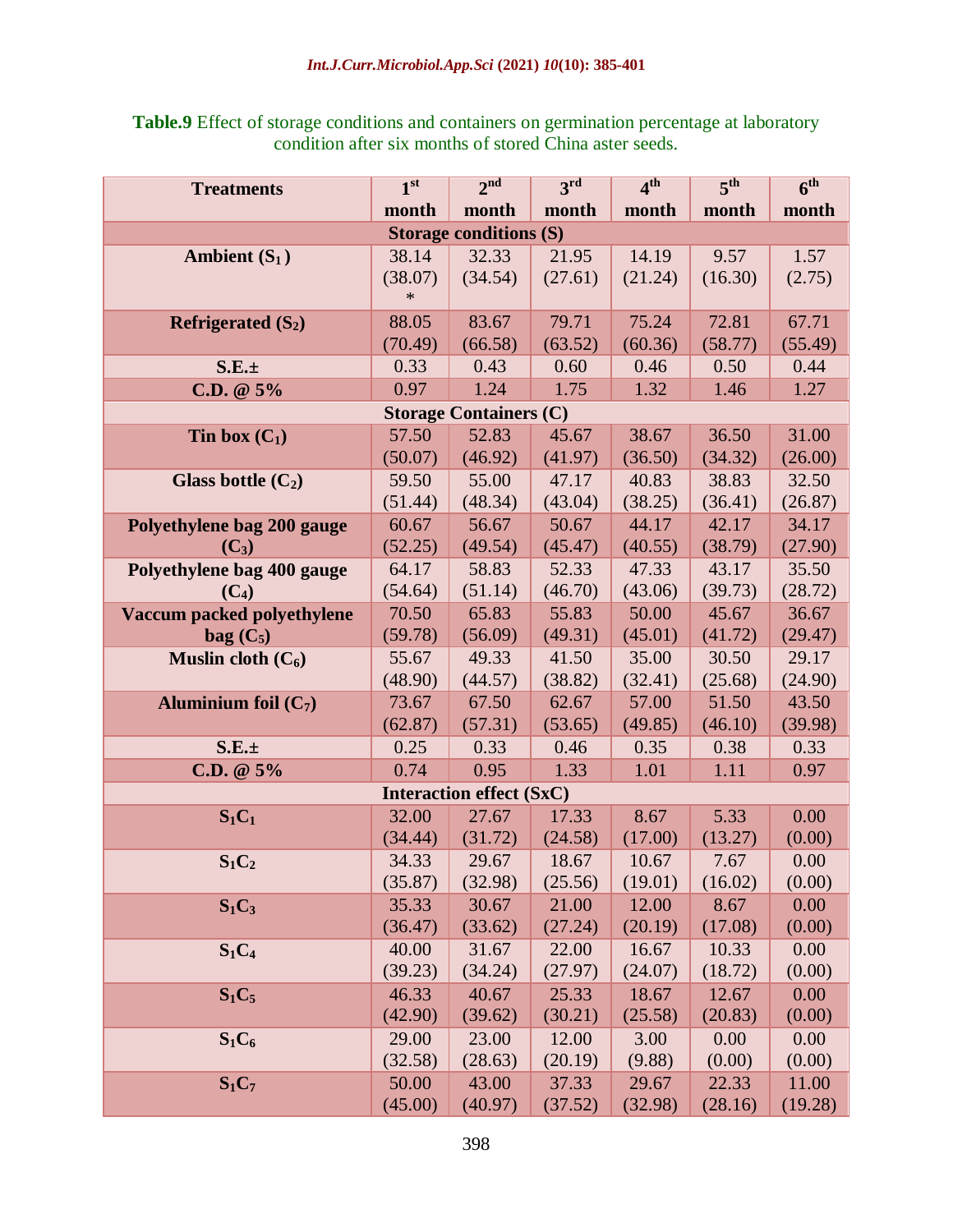| Int.J.Curr.Microbiol.App.Sci (2021) 10(10): 385-401 |  |  |  |
|-----------------------------------------------------|--|--|--|
|-----------------------------------------------------|--|--|--|

| 83.00     | 78.00     | 74.00     | 68.67   | 67.67   | 62.00   |
|-----------|-----------|-----------|---------|---------|---------|
| (65.70)   | (62.11)   | (59.35)   | (55.99) | (55.37) | (52.01) |
| 84.67     | 80.33     | 75.67     | 71.00   | 70.00   | 65.00   |
| (67.02)   | (63.69)   | (60.51)   | (57.48) | (56.80) | (53.74) |
| 86.00     | 82.67     | 80.33     | 76.33   | 75.67   | 68.33   |
| (68.04)   | (65.47)   | (63.70)   | (60.91) | (60.51) | (55.80) |
| 88.33     | 86.00     | 82.67     | 78.00   | 76.00   | 71.00   |
| (70.05)   | (68.04)   | (65.43)   | (62.04) | (60.74) | (57.45) |
| 94.67     | 91.00     | 86.33     | 81.33   | 78.67   | 73.33   |
| (76.66)   | (72.56)   | (68.40)   | (64.45) | (62.61) | (58.93) |
| 82.33     | 75.67     | 71.00     | 67.00   | 61.00   | 58.33   |
| (65.22)   | (60.51)   | (57.45)   | (54.95) | (51.36) | (49.80) |
| 97.33     | 92.00     | 88.00     | 84.33   | 80.67   | 76.00   |
| (80.73)   | (73.65)   | (69.77)   | (66.72) | (64.04) | (60.68) |
| 0.88      | 1.13      | 1.59      | 1.21    | 1.33    | 1.16    |
| <b>NS</b> | <b>NS</b> | <b>NS</b> | 3.50    | 3.85    | 3.36    |
|           |           |           |         |         |         |

NS-Non Significant \*Figures in parenthesis indicate arcsine transformed values

#### **Interaction effect (SxC)**

China aster seeds stored for six months showed non-significant differences for all the observations except percent seed germination in laboratory for first two months and thereafter significant differences were observed from third month to sixth month due to interaction effect of storage conditions and containers of six months stored seeds of China aster. Non-significant differences in percent seed germination in laboratory were observed for first three months and thereafter significant differences were observed from fourth to sixth months.

Numerically seeds stored in aluminium foil under refrigerated condition  $(S_2C_7)$  recorded higher seed quality parameters viz. per cent seed germination at field level (92.67 and 72.00%), seedling survival percentage (89.33 and 70.67 %), height of seedling (11.53 and 8.60 cm), shoot length (7.0 and 5.10 cm), root length (4.53 and 3.50 cm), shoot weight (0.42 and 0.33 g), root weight (0.040 and 0.027 g), root: shoot ratio (0.095 and 0.082) and percent seed germination at laboratory level (97.33 and 76.00%) followed by vacuum packed

polyethylene bag stored under refrigerated condition  $(S_2C_5)$  which showed per cent seed germination at field level (89.33 and 69.67%), seedling survival percentage (87.33 and 67.33 %), height of seedling (11.30 and 8.33 cm), shoot length (6.90 and 4.90 cm), root length (4.40 and 3.43 cm), shoot weight (0.42 and 0.30 g), root weight (0.039 and 0.024 g), root: shoot ratio (0.094 and 0.076) and percent seed germination at laboratory level (94.67 and 73.33%) for first and sixth month, respectively (Table 1, 2, 3, 4, 5, 6, 7, 8 and 9). While it was lowest in seed stored in cloth bag and kept under ambient conditions. For all the observations seeds stored in aluminium foil kept at refrigerated condition  $(S_2C_7)$  were statistically at par with vacuum packed polyethylene bag kept at refrigerated condition  $(S_2C_5)$  for third, fourth, fifth and sixth month. However, decrease in all these parameters with increase in storage period has been

noticed. These results are in conformity with Singh *et al.,* (2004) in marigold, Tang *et al.,* (2009) in *Liguralia virgaurea*. Whereas with course of time decline in seed quality parameters could be due to increase in fat acidity, ultra structural changes, reduced activity of enzymes and weakening of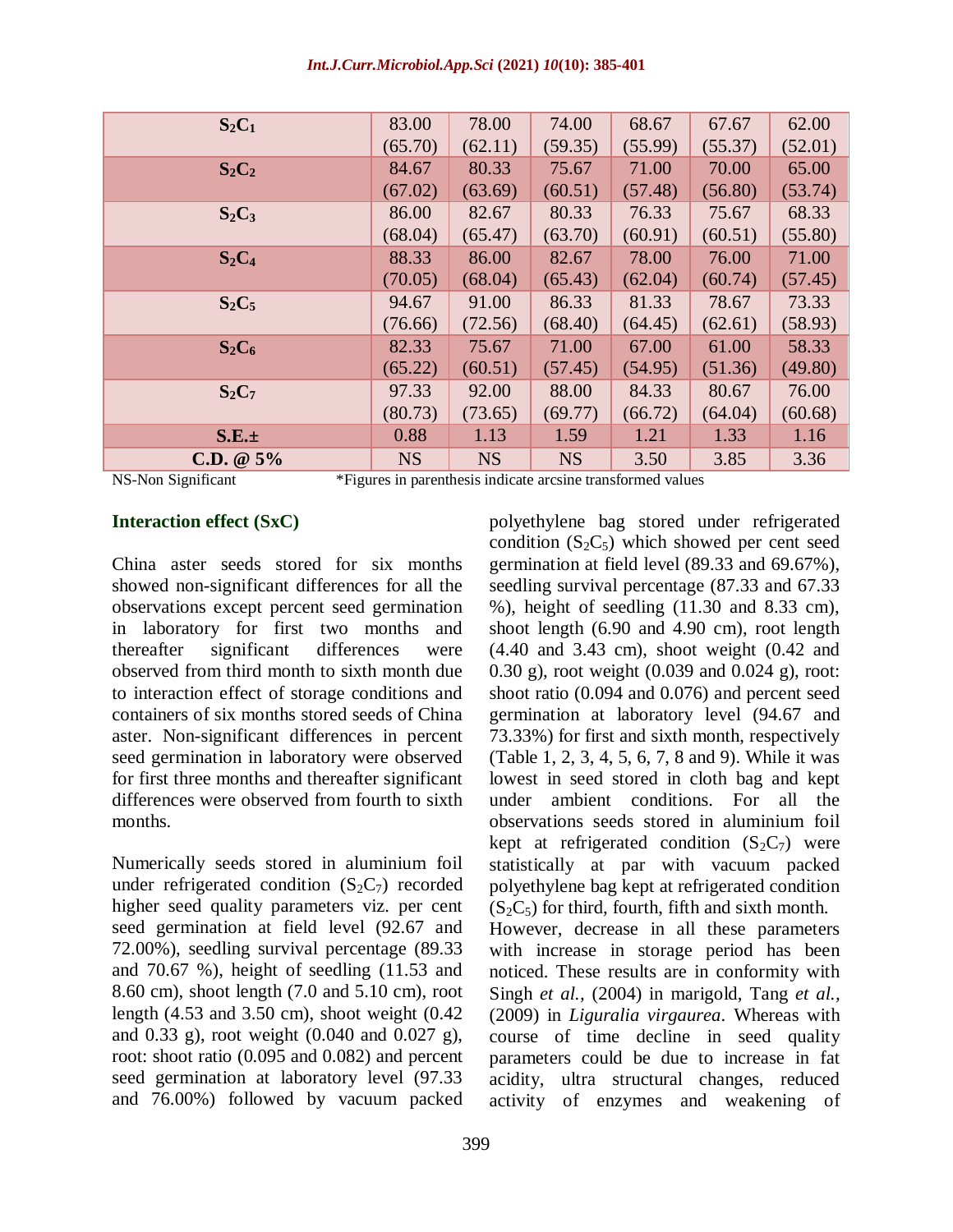membrane integrity. This also might be due to the ageing phenomenon and due to the depletion of food reserves and decline in synthetic activity (Shakuntala *et al.,* 2012). Agrawal (1990) reported that in orthodox seeds, decrease in the activity of enzymes during storage may be due to decrease in the activity of PEP and RUBP carboxylase and an increase in protease activity. The weakening of membrane integrity lead to increased leaching of water soluble sugars and leucine<sup>14</sup>C with seed deterioration. The reduction in viability during longer storage period is also due to the evolution of volatile compounds such as acetaldehyde, methanol, ethanol and acetone. (Zhang *et al.,* 1994).

However, seeds stored in aluminium foil kept at refrigerated  $S_2C_7$  condition exhibited relatively higher percent seed germination as well as seedling growth parameters compared to other interactions. These results are in line with the findings of Yogeesha *et al.,* in China aster, Dhatt and Kumar (2010c) in *Coreopsis lanceolata* where laminated aluminium foil packaging at cold storage resulted in higher per cent seed germination and seedling parameters.

The seeds of China aster stored in aluminium foil kept under refrigerated storage conditions retained highest germination and seedling parameters after one year of storage period and this treatment can be used for storage in order to maintain viability of China aster seeds for one year.

### **References**

- Agrawal, P. K. 1990. Seed deterioration during storage. *Proceedings of the International Congress of Plant Physiology, New Delhi, India.*2:1271- 1278.
- Anonymous. 2006. International Rules for Seed Testing. *Seed Science and*

*Technology,* 24 (Suppl.):23-46.

- Bharathi, D. 2002. Influence of seed treatments and packaging materials on storability of Gaillardia cv. DGS-1 M.Sc. (Agri.) Thesis, University of Agricultural Sciences, Dharwad.
- Cicek, E., Cetin, B., Ozbayram, A. K. and Turkylmaz, H. 1994. Effect of dessication, temperatureand storage on germination of snow flake (*Leucojum aestivum* L.) seeds. *ArtvinCoruh University Journal of* Forestry, 14(2):245-252.
- Deepa, S. Paramesh, R., Reddy, D. V., Jayanthi, R., and Doss, D. D., 2008. Influence of packaging materials on storability of China aster cv. Poornima under ambient condition. *Environment and Ecology*, 26(3A):1253-1255.
- Dhatt, K. K. and Kumar, R. 2009. Effect of storage conditions, packaging material and storage period on seed germination and seed viability of *Gazania splendens* L. *Seed Research*, 37(1/2):88-98
- Dhatt, K. K., and Kumar, R. 2010a. Effect of storage temperature and packaging material on seed germination and seed viability of Gaillardia. *Indian Journal of Horticulture*, 67(3):362-371.
- Dhatt, K. K., and Ramesh Kumar 2010b. Effect of storage temperature and packaging material on seed germination of Matthiola (*Matthiola incana*). *Environment and Ecology*, 28(4A):2632-2636.
- Dhatt, K. K., and Ramesh Kumar 2010c. Effect of storage conditions, packaging and storage period on seed germination and viability of *Coreopsis lanceolata* L. *Advances in Horticultural Science*, 24(3):163-168.
- Dubey, R. K., Ramesh Kumar, and Poonam. 2002. Effect of storage materials on seed germination and seed viability in Cosmos. *Journal of Ornamental*